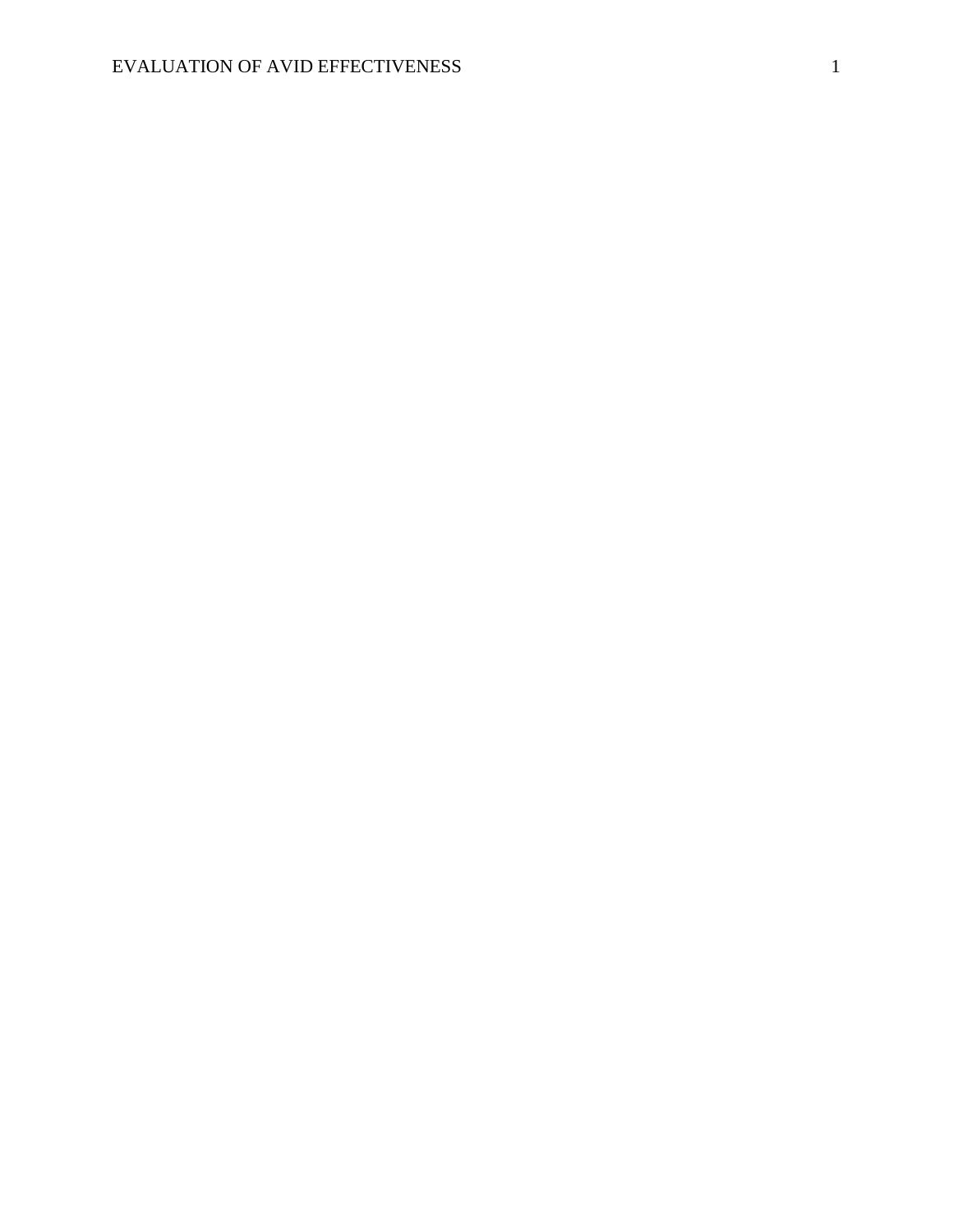## **Executive Summary**

Advancement Via Individual Determination (AVID) is designed to provide the at-risk student who has the personal drive with the organizational and study skills necessary to take advanced level coursework in order to be prepared for and accepted into college. Without the AVID program, these at-risk students may not attend college.

The purpose of this work is to review the literature on AVID and design a potential evaluation plan to assess the effectiveness of AVID implementation at the elementary, middle, and high school levels. This report will provide an overview of the AVID program, describe AVID's 11 essential elements and program components, and review research on program implementation. Research will also focus on the impact of AVID on participant post-secondary entrance, retention, and completion rates.

Primary findings showed that after two to three years of AVID program implementation, schools increased their state performance standing or rank by one level. Additionally, graduation rates increased, AVID students demonstrated a higher persistence rate into the second year of college, and students cited the AVID high school experience as having a positive impact on college performance. Mixed results were found for state testing achievement levels based on certain research studies. Additional studies included in this paper compared AVID to GEAR-UP and examined the negative impact of teacher perceptions of the abilities of students of color in relationship to the implementation of AVID programs.

An evaluation plan to assess the efficacy of the AVID program in non-sponsored AVID schools is included in the report. The evaluation will follow a similar time-line to that of the evaluation process for sponsored AVID schools. The evaluation plan includes administrator, teacher, and student surveys, and teacher interviews.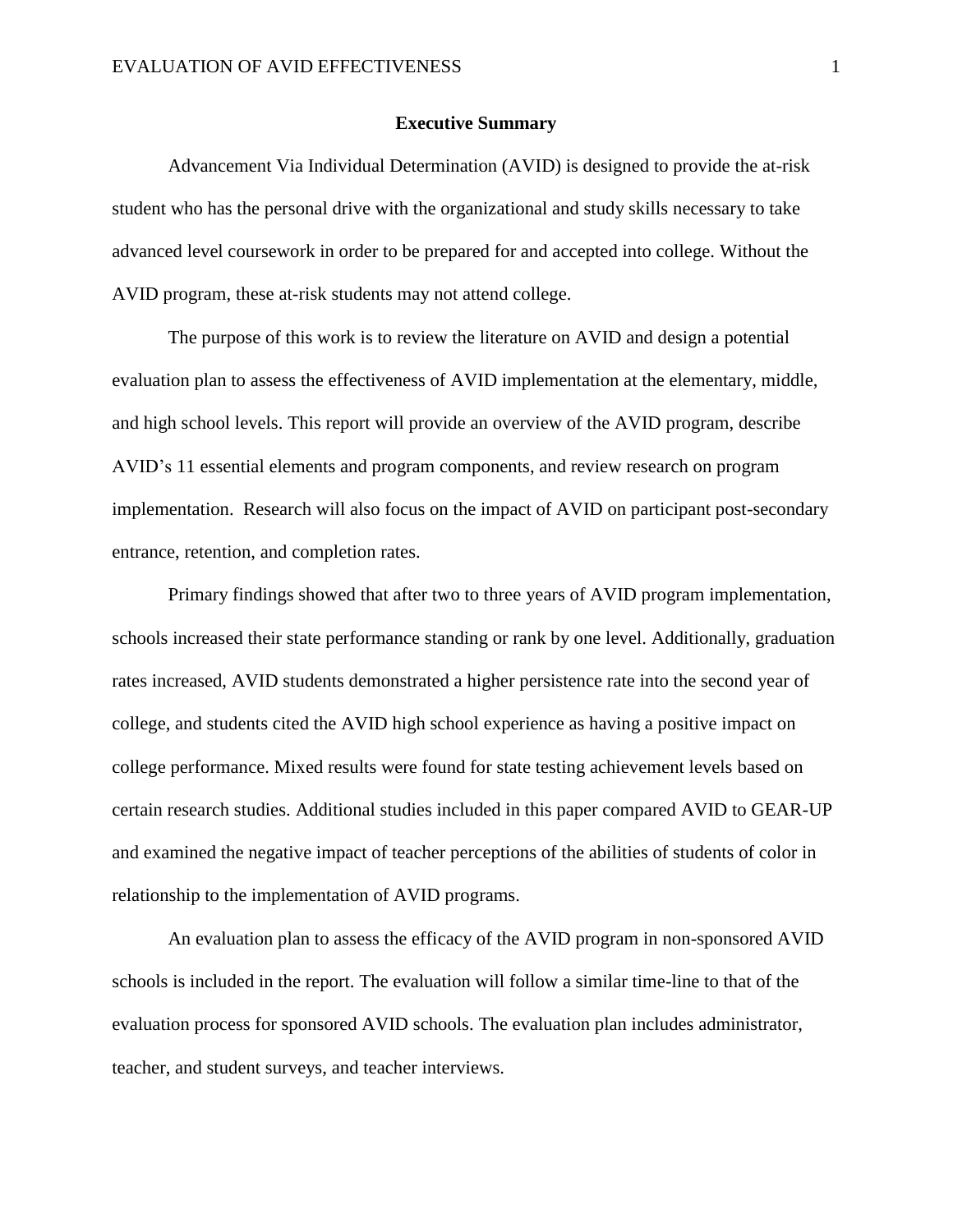## **Literature Review**

This literature review will provide an overview of AVID and describe the 11 essentials and how they can be implemented in elementary, middle, and high schools.

# **Overview of AVID**

The foundation for the Advancement Via Individual Determination (AVID) program was conceived in the classroom of Mary Catherine Swanson, a high school English teacher, who sought to support low-income students from diverse backgrounds at Clairemont High School in San Diego with the skills needed to be successful in college level advanced coursework. Her Master's thesis in education, written in 1977, formed the following foundational philosophy, practices, and curriculum for AVID:

- 1. A non-traditional classroom setting meeting the academic and emotional needs of individual students;
- 2. The teacher as advisor/counselor/student advocate;
- 3. An emphasis on objective data;
- 4. The student at the center of decision-making regarding educational goals;
- 5. A student contract outlining willingness to work and setting learning goals;
- 6. Student support from teachers and skilled, trained tutors;
- 7. A curriculum emphasizing academic reading and writing; and
- 8. Reliance on the Socratic process. (AVID Center, 2014)

Thirty-five years later, AVID is implemented in 4,837 K-12 schools and 41 higher education campuses in the United States and internationally. AVID's mission is to "close the achievement gap by preparing all students for college readiness and success in a global society" (AVID Center, 2014).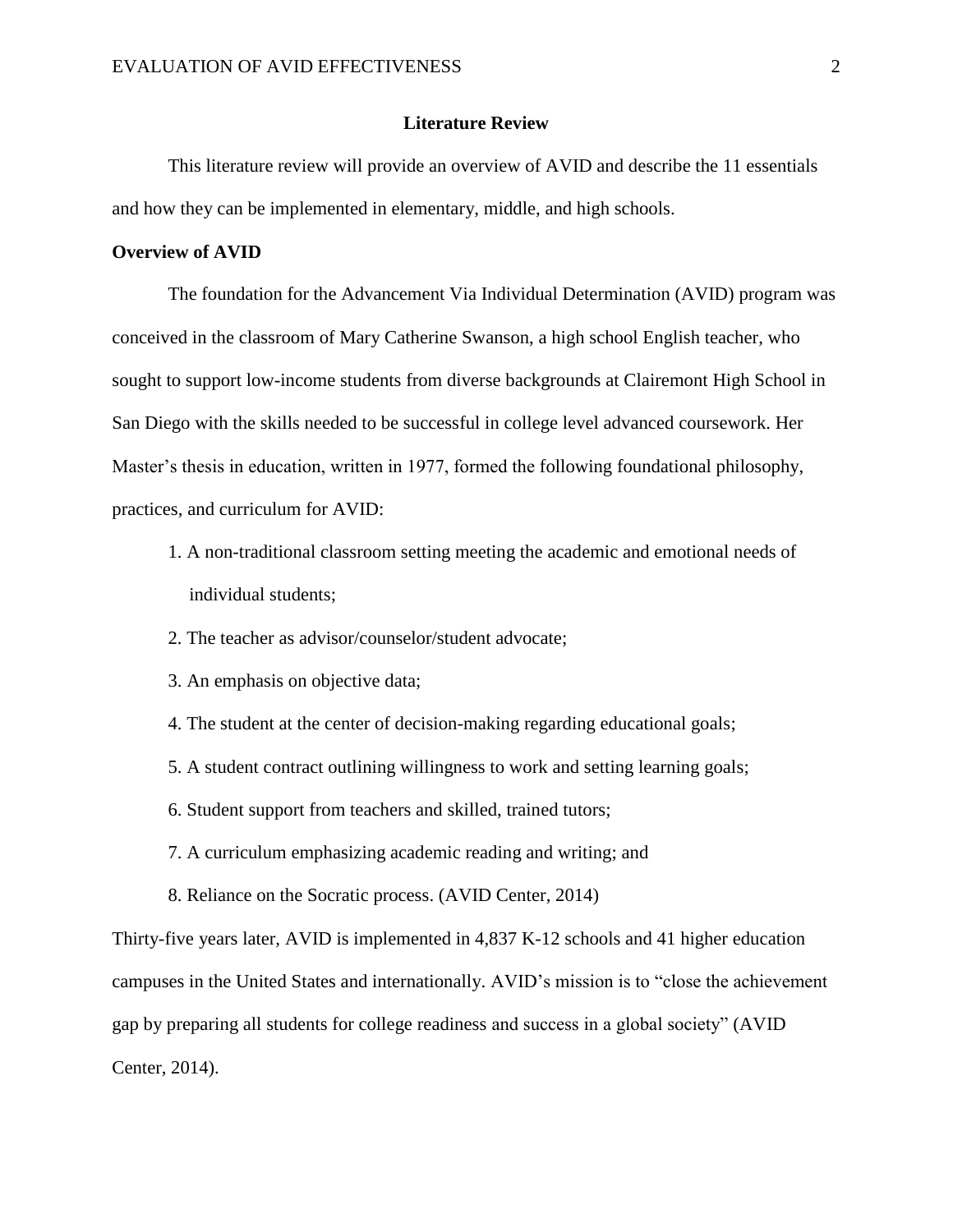Teachers may not perceive AVID students, particularly students of color and low income, as having the potential to be successful in advanced courses. The way in which students are viewed in the classroom with regards to race and class in relationship to academic ability can impact efforts in school reform (Hubbard & Mehan, 1999; Oakes, Wells, Jones, & Datnow, 1997). In one California school, teachers' beliefs regarding the intellectual inferiority of Black students caused them to shield advanced classes in preference for White students and reinforce the tracking system in place (Hubbard & Mehan, 1999). Therefore, Datnow, Mehan, Hugh, and Hubbard (1998) suggested that school reform models address teachers' "social constructs of race and ability" (p. 20). Unintentional or not, biased practices upheld by the educational institution may compromise the ability of a school to fully implement AVID (Hubbard & Mehan, 1999).

AVID challenges the idea that low-income minority students cannot succeed (Peak, 2010). Students enrolled in AVID cohorts receive multiple layers of supports that allow them access to rigorous coursework, making them more likely to attempt and complete college-level courses. As part of the AVID elective, students are encouraged to develop specific organizational skills, engage in collaborative problem solving, take challenging coursework, and complete college guidance and enrollment activities with the goal of being prepared for college coursework. As a result, greater numbers of students continuously enrolled in the AVID program went on to college. Students who dropped out of AVID or those who were not part of the AVID program went to college in lower numbers (Slavin & Claderon, 2001; Watt, Powell, Mendiola, & Cossio, 2006).

AVID program models can be implemented at the elementary, middle, and high school levels. In the elementary school model, implementation is universal, and all students receive AVID focused instruction in note-taking and organizational skills (AVID Center, 2014).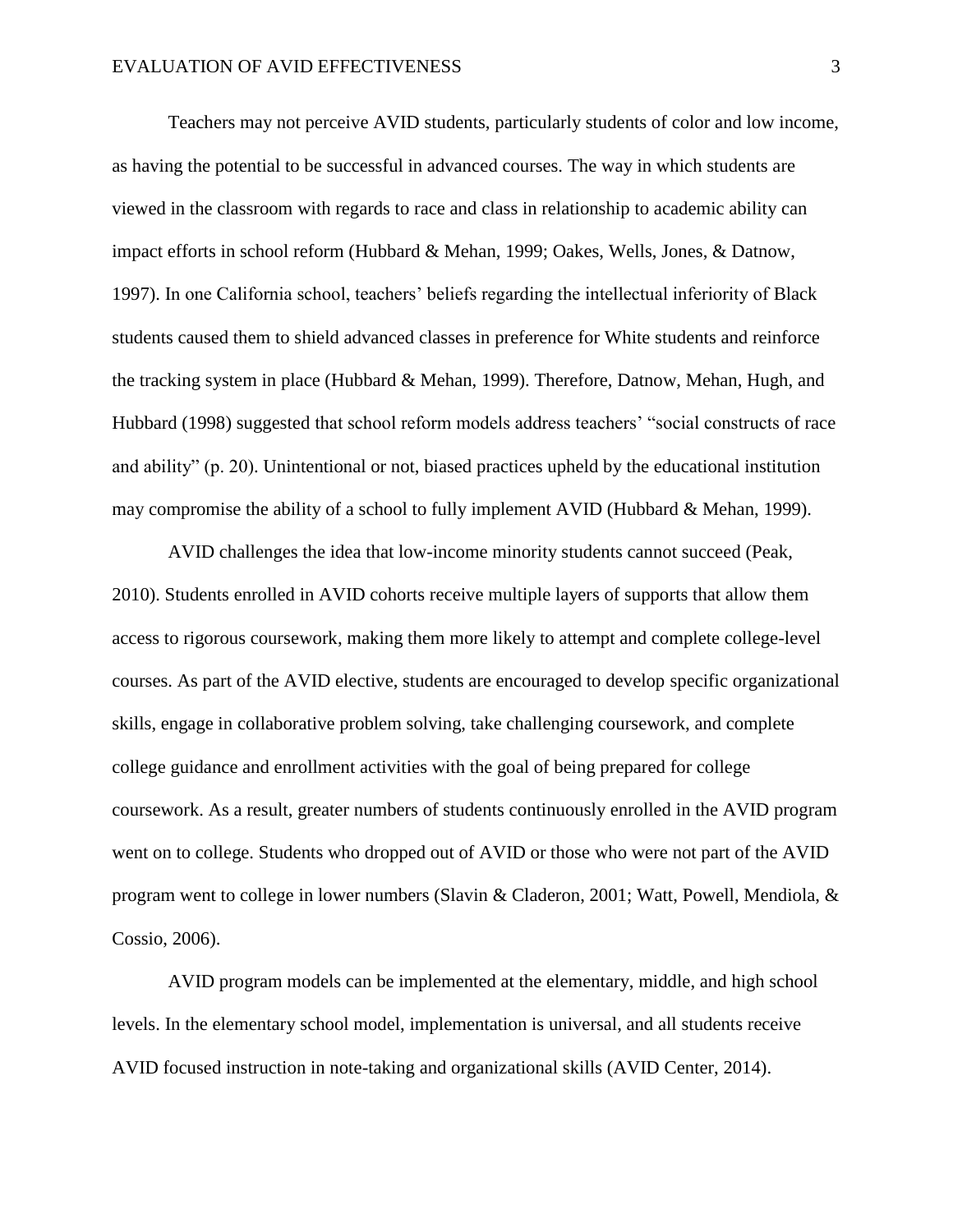Similarly, at the middle and high school levels, all students receive best teaching practices identified by AVID, however "AVID" students are also specifically selected to be part of an AVID elective cohort via an application and interview process. In these elective AVID courses, students receive intensive social and academic support.

## **Components of a Successful AVID Program**

Critical aspects of program success include careful selection of a school's AVID Site Team, AVID elective teachers, and students involved in the AVID cohort. The lead coordinator in charge of recruiting college tutors, parental involvement, student selection, and professional development plays a key role in the strength of a school's AVID program (Swanson, Marcus, & Elliott, 2000). Student selection is important to the success of student cohorts in the AVID elective, which is designed for underserved students. Those students must be intrinsically motivated to take on extra homework and advanced coursework. Student profile characteristics in the selection process include considerations of grade point average, race, ethnicity and family history (Lifvendahl, 2007; Swanson et al., 2000). Other factors that contribute to the success of an AVID program include professional development, teaching strategies, and district and schoolwide support (Guthrie & Guthrie, 2002; Peak, 2010).

Selection of the AVID elective teacher is a critical component of having a successful AVID program. Watt, Mills, and Huerta (2010) found that principals saw the need for careful selection of the AVID elective teacher but did not connect the importance of the AVID elective teacher as an agent for school-wide change. The same researchers later found that principals recognized that the role of the AVID elective teacher extended beyond the classroom, to tasks such as coordinating and leading field trips to universities and colleges (Mills, Huerta, Watt, & Martinez, 2014). Teachers, however, did not see their role as expanding beyond the classroom.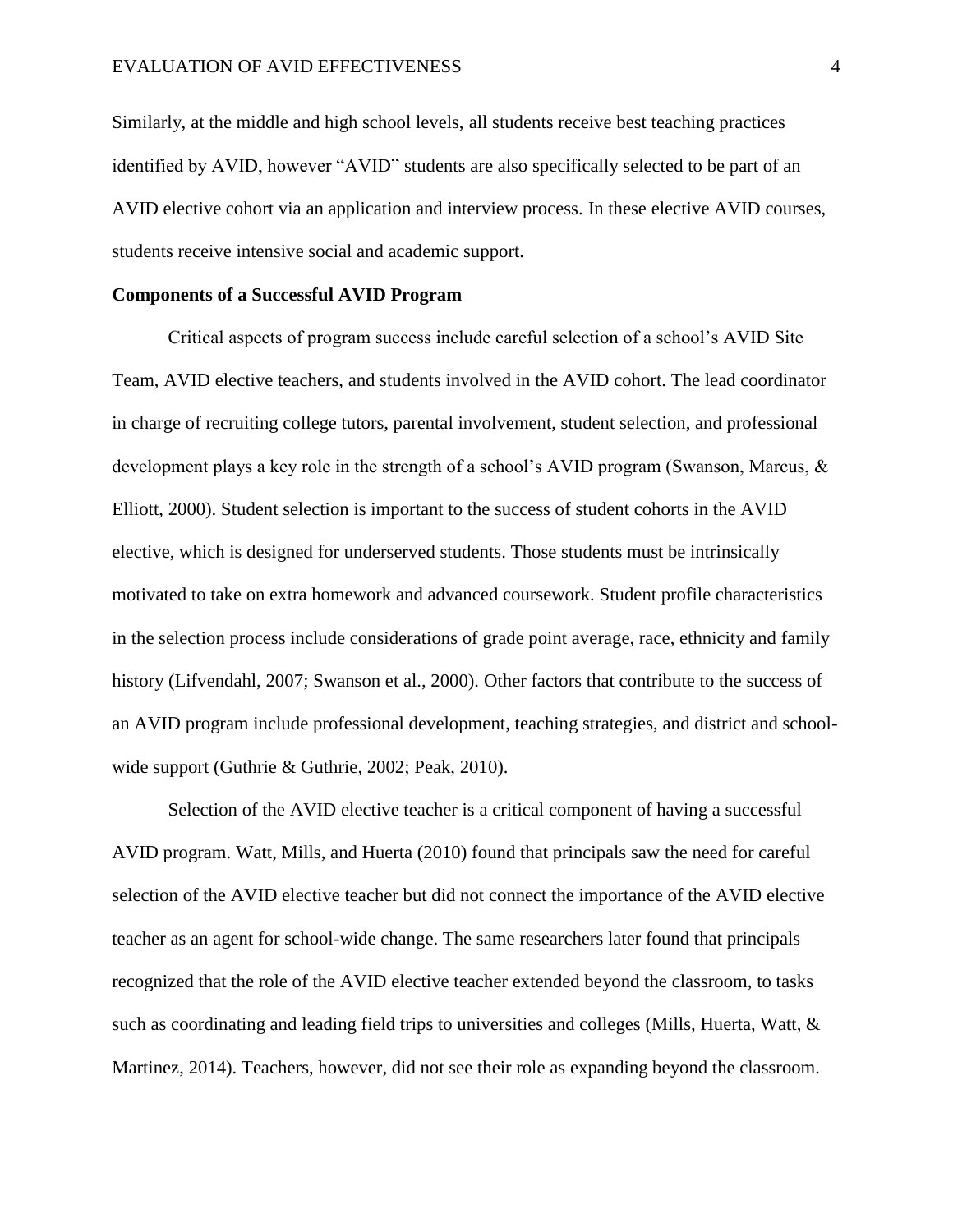### EVALUATION OF AVID EFFECTIVENESS 5

Teachers and administrators agreed that a teacher's personal attributes and classroom environment were important. Administrators placed a larger emphasis on teacher leadership attributes such as open communication with the principal, creative problem solving, collegiality and respect with colleagues, and organizational skills. The implications of these findings are that principals view teacher leadership attributes as important in the selection of the AVID elective teacher (Mills et al., 2014).

The AVID Site team is the final component of an AVID program. Characteristics of an effective site team are communication, planning, and problem solving. The purpose of a site team is to create a stimulating, empowering experience for teachers and students of the school. Site teams require student members to participate (Pagono, 2009).

Principal leadership is crucial: the foundation of implementing a successful AVID program. Watt, Huerta, and Cossio (2004) found that lack of support or involvement by the principal resulted in a high turnover rate for the AVID site team and a lack of AVID training for the staff. The study claims that principals who are successful at implementing AVID programs develop a plan for selection of Site Team members and AVID elective teachers who are excited about AVID and willing to take a leadership role in the process.

#### **AVID's 11 Essential Components**

Certification by the AVID Center as an AVID secondary school site is based on the school's fidelity of implementation of AVID's 11 essentials, listed in Table 1. As a requirement, AVID secondary schools must offer two or more AVID elective classes during the school day. If the school is able to build the structures necessary to support AVID students, the school is then certified as an AVID site (Watt et al., 2006). Johnston, Nickel, Popp, and Marcus (2010) recommend that schools with an existing AVID program or those in the implementation stages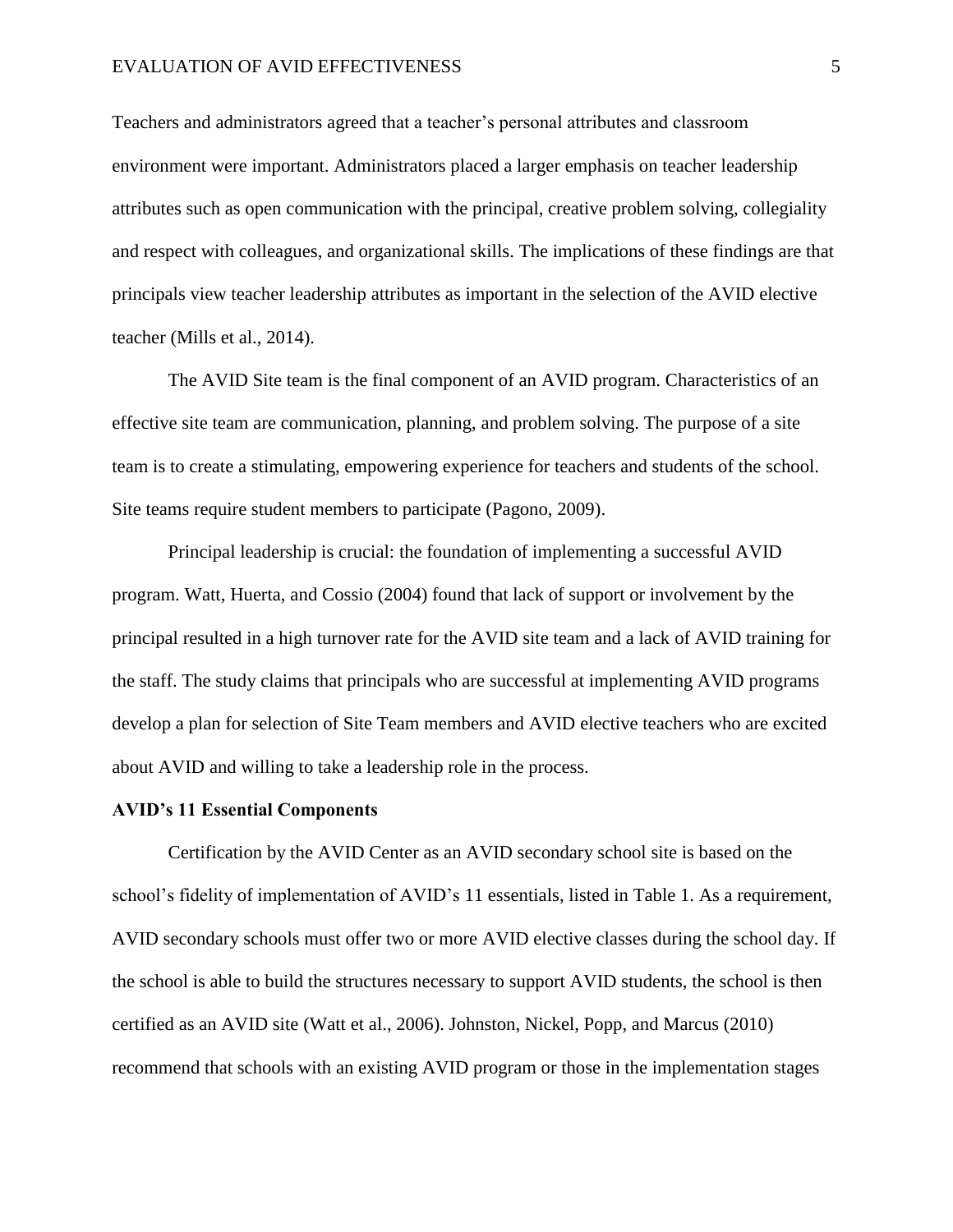consider maintaining fidelity to the eleven essentials outlined by AVID to maximize the full

benefits of the program.

Table 1

*AVID's 11 Essential Components*

| Essential                                                                                                                                                                                                                                                                         | Evidence                                                                                                                                                                                                             |
|-----------------------------------------------------------------------------------------------------------------------------------------------------------------------------------------------------------------------------------------------------------------------------------|----------------------------------------------------------------------------------------------------------------------------------------------------------------------------------------------------------------------|
| 1. Recruitment must focus on students in the<br>academic middle                                                                                                                                                                                                                   | The AVID student profile describes<br>"students in the middle" as students with<br>academic potential, with average to high test<br>scores, and who have the desire and<br>determination to go to college.           |
| 2. AVID program participants, both students<br>and staff, must choose to participate in the<br>AVID program.                                                                                                                                                                      | Documentation is required from teachers<br>and students indicating that they chose<br>voluntarily to participate in the program.                                                                                     |
| 3. The school must be committed to full<br>implementation of the AVID program, with<br>students enrolled in the AVID year-long<br>elective class(es) available within the<br>regular academic school day.                                                                         | Documentation is required that provides<br>evidence that AVID classes are scheduled<br>within the day, usually a master schedule for<br>the school where AVID is offered.                                            |
| 4. AVID students must be enrolled in a<br>rigorous course of study that will enable<br>them to meet requirements for university<br>enrollment.                                                                                                                                    | In Texas, this usually means students are<br>enrolled in Pre-Advanced Placement or<br><b>Advanced Placement courses. Student</b><br>schedules are presented as evidence to<br>verify compliance with this essential. |
| 5. A strong, relevant writing and reading<br>curriculum provide a basis for instruction in<br>the AVID classroom.                                                                                                                                                                 | Students in the AVID elective class spend<br>time each week receiving instruction in<br>writing-to-learn strategies and using the<br>AVID writing curriculum.                                                        |
| 6. Inquiry is used as a basis for instruction<br>in the AVID classroom to promote critical<br>thinking.                                                                                                                                                                           | AVID students develop and practice critical<br>thinking skills, note taking (Cornell Notes),<br>and questioning strategies as part of the<br>AVID class.                                                             |
| 7. Collaboration is used as a basis for<br>instruction in the AVID classroom.                                                                                                                                                                                                     | AVID students collaborate to solve<br>problems each week in the AVID classroom<br>using strategies like think-pair-share and<br>jigsaw readings.                                                                     |
| 8. A sufficient number of tutors must be<br>available in AVID elective classes to<br>facilitate student access to rigorous<br>curriculum. Tutors should be students from<br>colleges and universities and they must be<br>trained to implement the methodologies<br>used in AVID. | At least twice a week students receive<br>tutorial support from trained AVID tutors<br>following the basics of the AVID tutorial<br>process.                                                                         |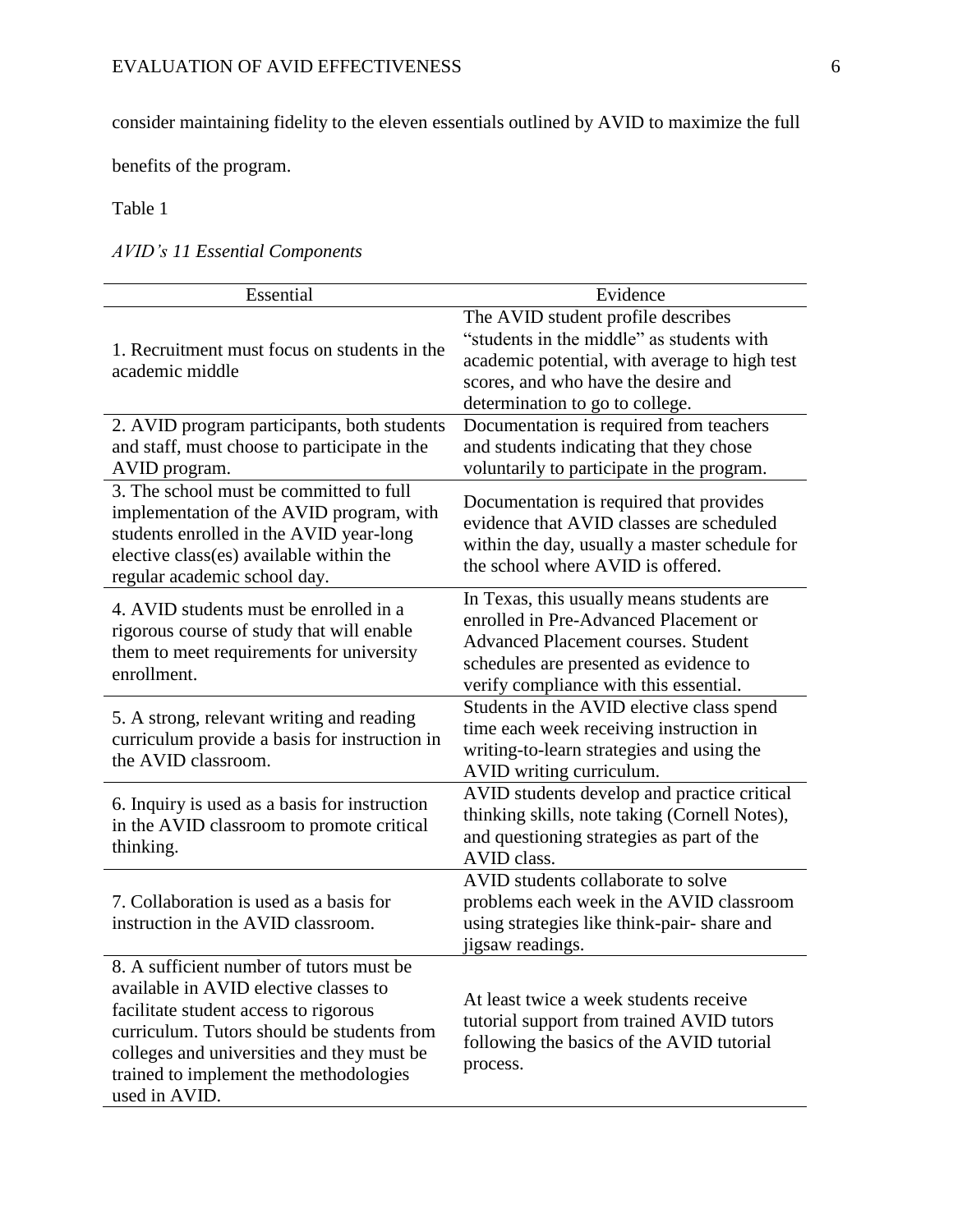| 9. AVID program implementation and<br>student progress must be monitored through<br>the AVID Center Data System, and results<br>must be analyzed to ensure success.                                                                                             | Data are collected twice a year on AVID<br>students, and a separate data collection is<br>required of AVID senior students.                                                                                                                                                                                                                                                |
|-----------------------------------------------------------------------------------------------------------------------------------------------------------------------------------------------------------------------------------------------------------------|----------------------------------------------------------------------------------------------------------------------------------------------------------------------------------------------------------------------------------------------------------------------------------------------------------------------------------------------------------------------------|
| 10. The school or district has identified<br>resources for program costs, has agreed to<br>implement all AVID implementation<br>essentials and to participate in AVID<br>certification. It has committed to ongoing<br>participation in AVID staff development. | Funding for AVID is defined in school and<br>campus budgets. AVID should also be<br>included in the campus and district<br>improvement plans. Teachers and<br>administrators from each campus are<br>expected to attend AVID's summer<br>professional development.                                                                                                         |
| 11. An active interdisciplinary AVID site<br>team collaborates on issues of student<br>access to and success in rigorous college<br>preparatory courses.                                                                                                        | An AVID site team includes<br>interdisciplinary teachers and a site<br>administrator, counselor, and AVID elective<br>teacher. The team writes and implements a<br>site plan. The team also meets frequently to<br>collaborate on planning and logistical issues<br>as well as data analysis on AVID student<br>success in the rigorous curriculum of<br>advanced courses. |

*Note*: Advancement Via Individual Determination (AVID), 2010 as cited in Becker, 2012

# **Impact of AVID in Elementary School**

It is rare for AVID to be implemented at the elementary level, but one district in Florida that already had AVID at its middle and high school levels recently added AVID to an elementary school (Valero, 2015). After seeing success in academic achievement and college attendance by AVID high school and middle school students over the past seven years, the district decided to expand AVID to the elementary level. Avon Elementary will have all its fifth grade students in the program, which will focus strongly on college and career options. The following year, fourth grade will have AVID, and the year after, third grade will be included. The principal of Avon said, "We are excited about getting that college mind-set in place for our students early on." According to the Program Director in this district, the difference of AVID implementation at the elementary level is that it targets grade levels or an entire school, rather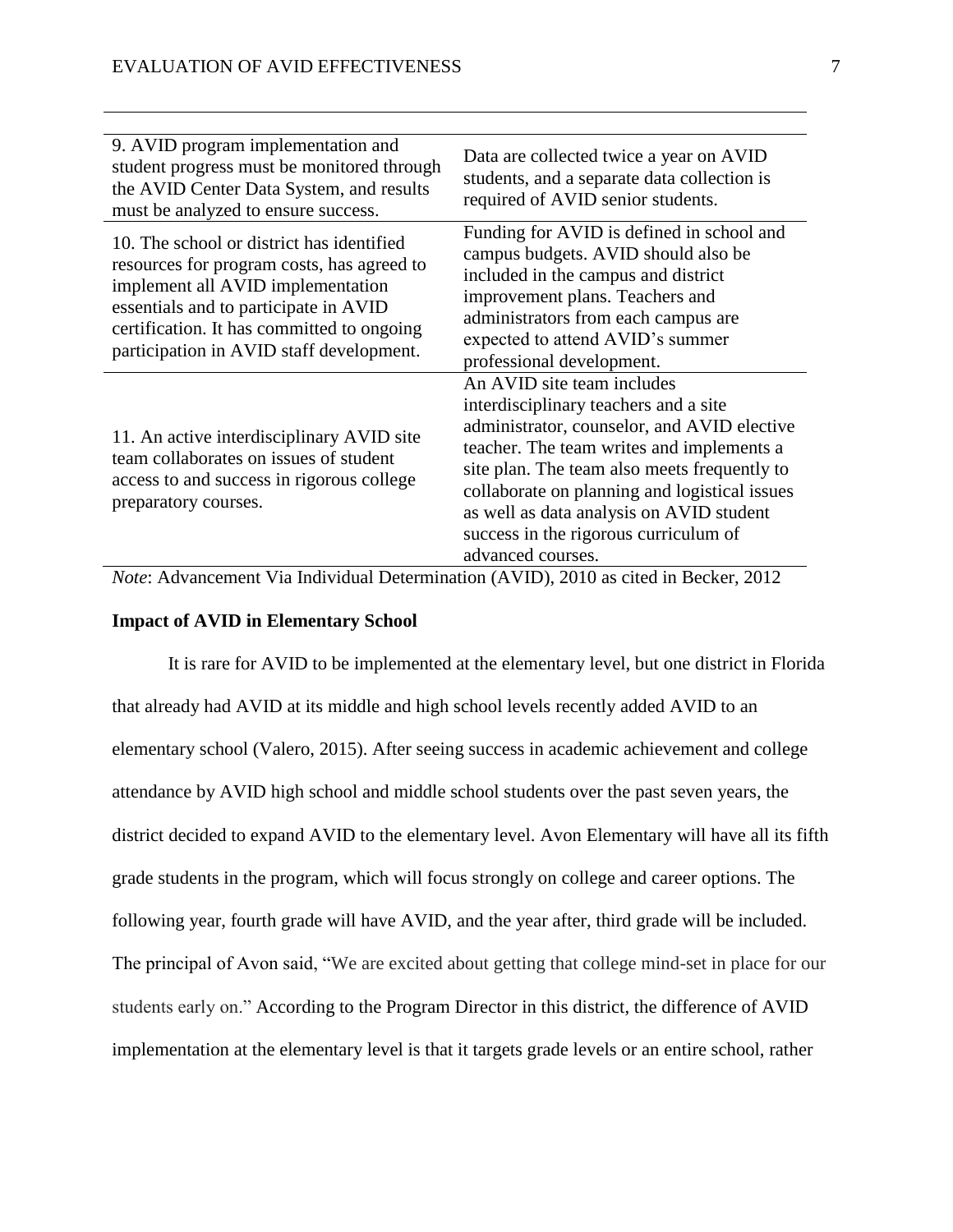than elective classes as seen in the higher levels. The four fifth grade teachers received a threeday AVID training, and parents received an overview at the beginning of the year

## **Impact of AVID in Middle School**

Implementing AVID at the middle school level brings many challenges, especially in regards to a rigorous curriculum. Huerta et al. (2013) found that implementation of the AVID program impacted school courses and curriculum. Using survey methodology, they discovered an association between the implementation of AVID and expanded rigorous course offerings. AVID high school students must take advanced coursework to be better prepared for college; yet, at the middle school level, advanced coursework is not frequently offered or able to be offered. Without a rigorous curriculum that includes advanced courses, AVID is not used to its fullest potential. Therefore, middle schools have the additional challenge of finding ways to provide rigor for AVID students within the existing school curriculum (Lifvendahl, 2007). Where schools were not able to expand their course offerings and add advanced classes, school staff indicated that course content was altered to improve the rigor in existing courses (Huerta et al., 2013).

AVID may also have the potential to impact student self-efficacy, which is being able to see difficult tasks as a challenge and failure as an opportunity to learn. While student selfefficacy is a critical outcome for AVID students, it can be difficult to measure directly. Therefore, related distinctive skills are studied as a way to measure self-efficacy. Statistically significant correlations between purpose, active engagement, and self-worth were found in one AVID study as indicators of self-efficacy (Monachino, 2010). Results indicated that there were differences in the amount of self-efficacy a student had based on the length of time they were enrolled in the program.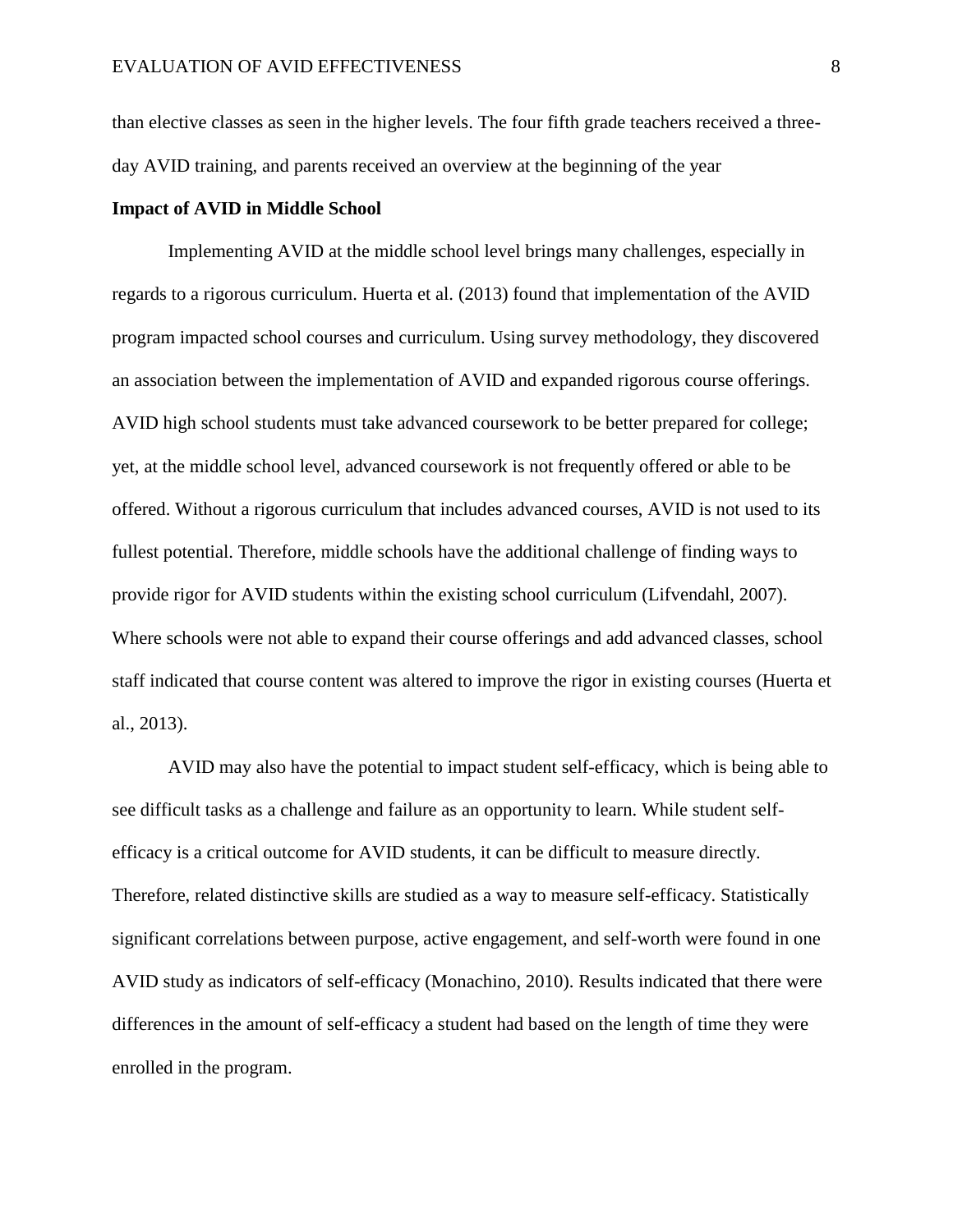An additional study by Peak (2010) analyzed the impact of AVID on middle school math scores on the Colorado state test. This comparative study of middle school students aimed to investigate whether or not there was a significant difference between the achievement of AVID and non-AVID students' mathematics test scores. AVID elective students were also compared to students not in the AVID elective but who were enrolled in the same courses taught by AVIDtrained teachers. AVID students showed statistically significant improvement in state math test scores as compared to students not enrolled in the AVID elective course. When AVID students enrolled in the AVID elective course were compared to non-AVID students taking courses from an AVID team teacher, however, there were no significant differences. Students in courses taught by AVID team teachers made significant gains on their test scores.

Results from this study indicate that students who are not in the AVID elective but are taught by AVID-trained teachers experience some of the same positive impacts as AVID elective students. The primary limitation of this study was that it could not be assumed that AVID-trained teachers actually used AVID teaching strategies during instruction. Additionally, research did not investigate the degree to which students in the non-AVID control group may have been instructed in other courses by teachers who used AVID strategies or been influenced by peers who used AVID strategies. Further, this was not an experimental study, and given the requirements to become an AVID student, AVID students are likely inherently different than non-AVID students to begin with.

## **Impact of AVID in High School**

Attempts have been made to quantify achievement differences in AVID elective students compared to non-AVID students in high school. Data analysis has been based on academic achievement scores and has provided mixed results, partially due to limited sample size (Hodges,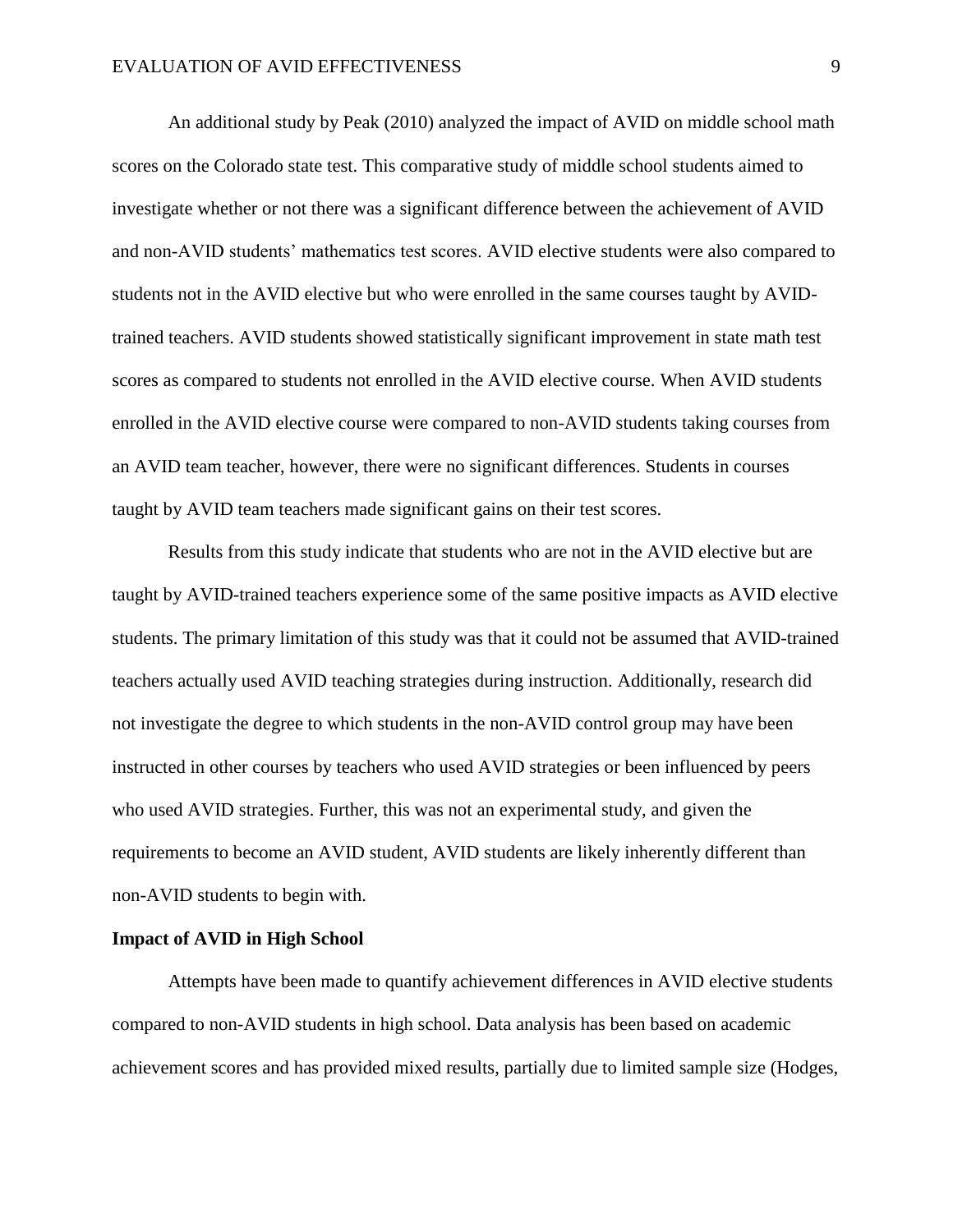2013; Huerta, Watt, & Butcher, 2013; Monachino, 2012; Peak, 2010). One study found that AVID schools experienced an increase on multiple school-wide indicators of success due to the increase of mid-level student academic performance (Watt et al., 2006). In a four-year study conducted of 12 Texas high schools in 7 different districts with AVID programs (Watt et al., 2006), multiple schools showed gains in attendance, grade point average, and advanced course enrollment. While two study schools dropped their AVID programs due to financial reasons, eight of the remaining ten AVID high schools improved their state accountability ratings, some schools moved from being rated as low performing to acceptable, and other schools moved from acceptable to exemplary. High school graduation rates increased at AVID schools and 93% of graduating seniors earned advanced graduation honors.

Multiple research studies describe an "AVID effect" (Mehan, Villanueva, Hubbard, & Lintz, 1996; Peak, 2010), in which schools which implement AVID elective cohorts see schoolwide changes as a direct result of changing the academic performance of traditionally disadvantaged students and students of color enrolled in AVID. Students who are enrolled in AVID take advanced coursework as a required part of the program, and that increases the total number of students taking advanced coursework in an AVID school. Students not enrolled in the AVID elective still benefit from instruction by AVID trained teachers. Further, Hodges (2013) found statistically significant differences between the performance levels of AVID and non-AVID students. Focused particularly on a statewide Algebra 1 exam, the study found that AVID methodologies and instructional strategies effectively increased the mean scores of AVID students.

AVID and GEAR-UP (Gaining Early Awareness and Readiness for Undergraduate Programs) are two programs which share the same goal of increasing student preparedness for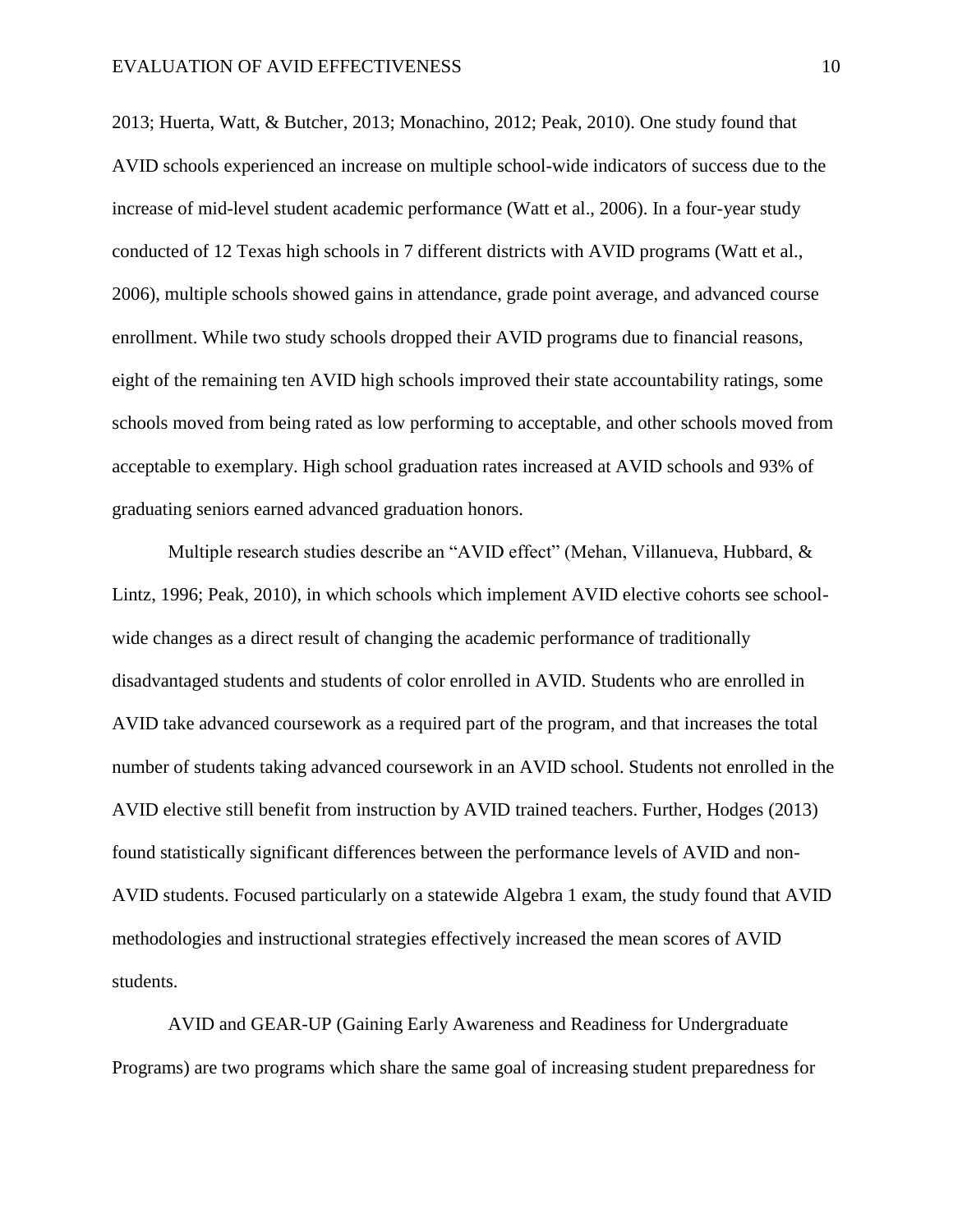and enrollment in college. AVID's focus is instructional, whereas GEAR-UP is more sociocultural in context. Watt, Huerta, and Lozano (2007) compared the effectiveness of each program in a high school that offered both programs. Specific areas of inquiry included educational aspirations, educational expectations and anticipations, knowledge of college entrance requirements, knowledge of financial aid information, and academic achievement. Research participants were divided into three groups: students who participated in AVID elective classes, students who participated in the school's GEAR-UP program, and students who did not participate in either the AVID or GEAR-UP program at their school. The group of participants who were not engaged in services of either program served as the control group. Control group participants reported lower aspirations for attending 4-year colleges than AVID and GEAR-UP students. Compared to the control group, both AVID and GEAR-UP participants had higher aspirations and college knowledge, which may be linked to participation in college-related activities. AVID students had significantly higher academic preparation, through enrollment in advanced coursework, than GEAR-UP students. Finally, AVID students discussed the benefits of strategies such as Cornell Notes and tutoring sessions, and the students in the non-AVID focus group did not discuss college preparatory strategies (Watt et al., 2007).

Becker (2012) measured growth mindset specifically in high school students who met the criteria of being in AVID for two or more consecutive years. Students in the study were asked to answer three survey questions to determine growth mindset. A focus group was then conducted with AVID students who showed a growth mindset as determined by the survey. AVID students did show a greater tendency toward a growth mindset than non-AVID students, but the differences were not statistically significant. Focus groups revealed three patterns that were important to the students: organization, effort, and attitude. Students commented that being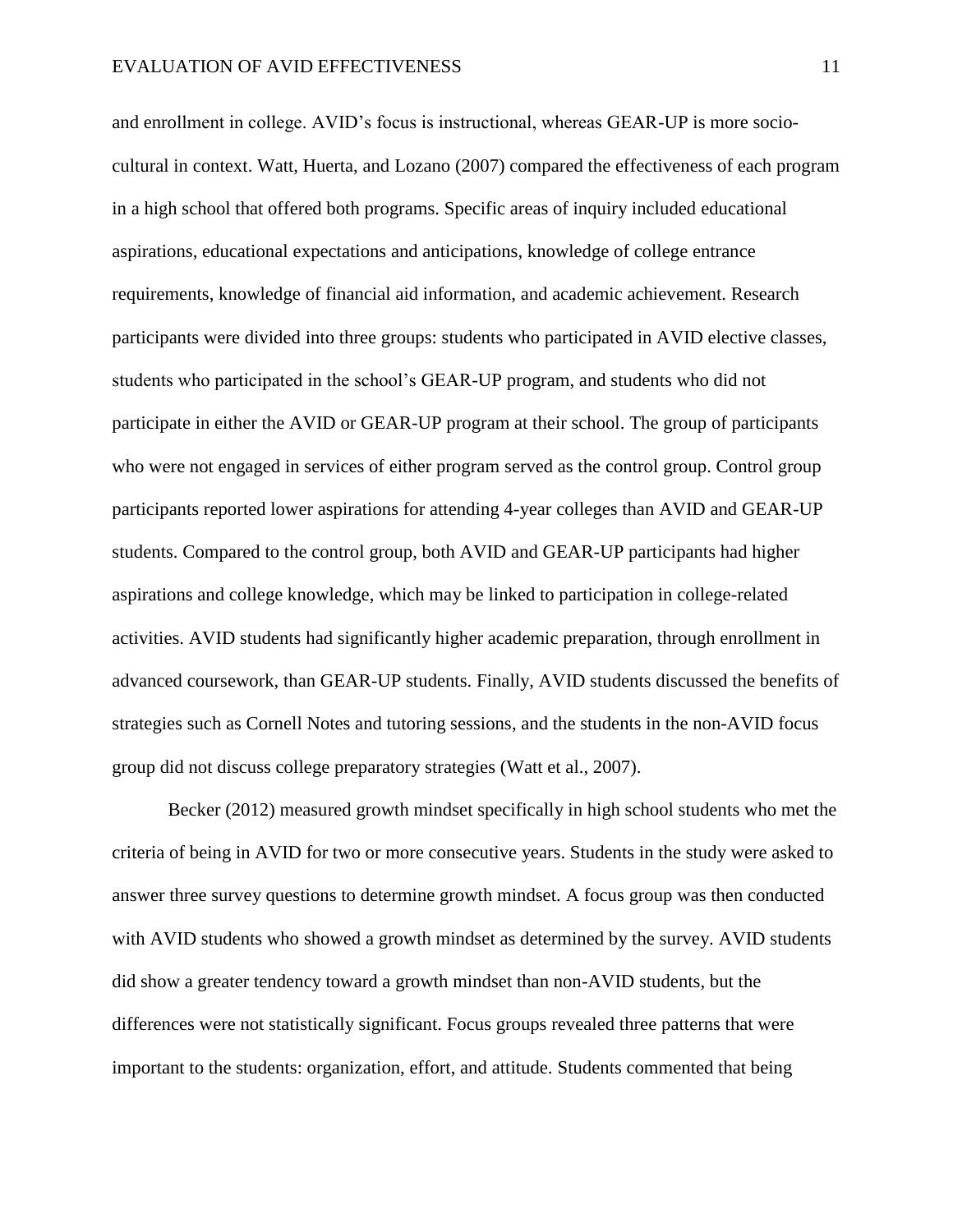organized is a path to academic achievement. For the themes of effort and attitude, students mentioned their willingness to take more rigorous classes so that they would be better prepared for success in college. Additionally, Becker (2012) found increased growth mindset, particularly between the sophomore and junior year of high school. The implications of this study suggest the importance of documenting students' mindsets and consider focused training to increase growth mindset as an intervention.

# **Impact of AVID on College Readiness**

There is some disagreement among researchers about what constitutes college readiness. Adelman (1999) argues that the intensity and quality of the secondary school curriculum was the highest predictor of student success in college. Additionally, Adelman found that students who take math beyond Algebra 2 while in high school were twice as likely to complete a bachelor's degree (Adelman 1999, 2006). The National Commission on the High School Senior Year agreed that rigorous coursework in high school is important to completion of a bachelor's degree (Basinger, 2001; Watt et al., 2006). Conley (2005) agreed that these factors are important in a student's preparedness for college; however, he believed the key indicator of college readiness is a student that is academically prepared to take coursework at the college level without the need for remediation. Student preparedness for college without the need for remediation is one of the aims of the AVID program (AVID Center, 2014).

Several themes emerged regarding the AVID experience in high school that increased college readiness: 1) the AVID elective provided a supportive, family-like environment, 2) students strove to do better academically, 3) the AVID organizational tools and study skills increased academic achievement, and 4) student attitudes toward college increased (Parker, Eliot, & Tart, 2013; Watt, Huerta, & Alkan, 2011). In addition to academic preparation, schools must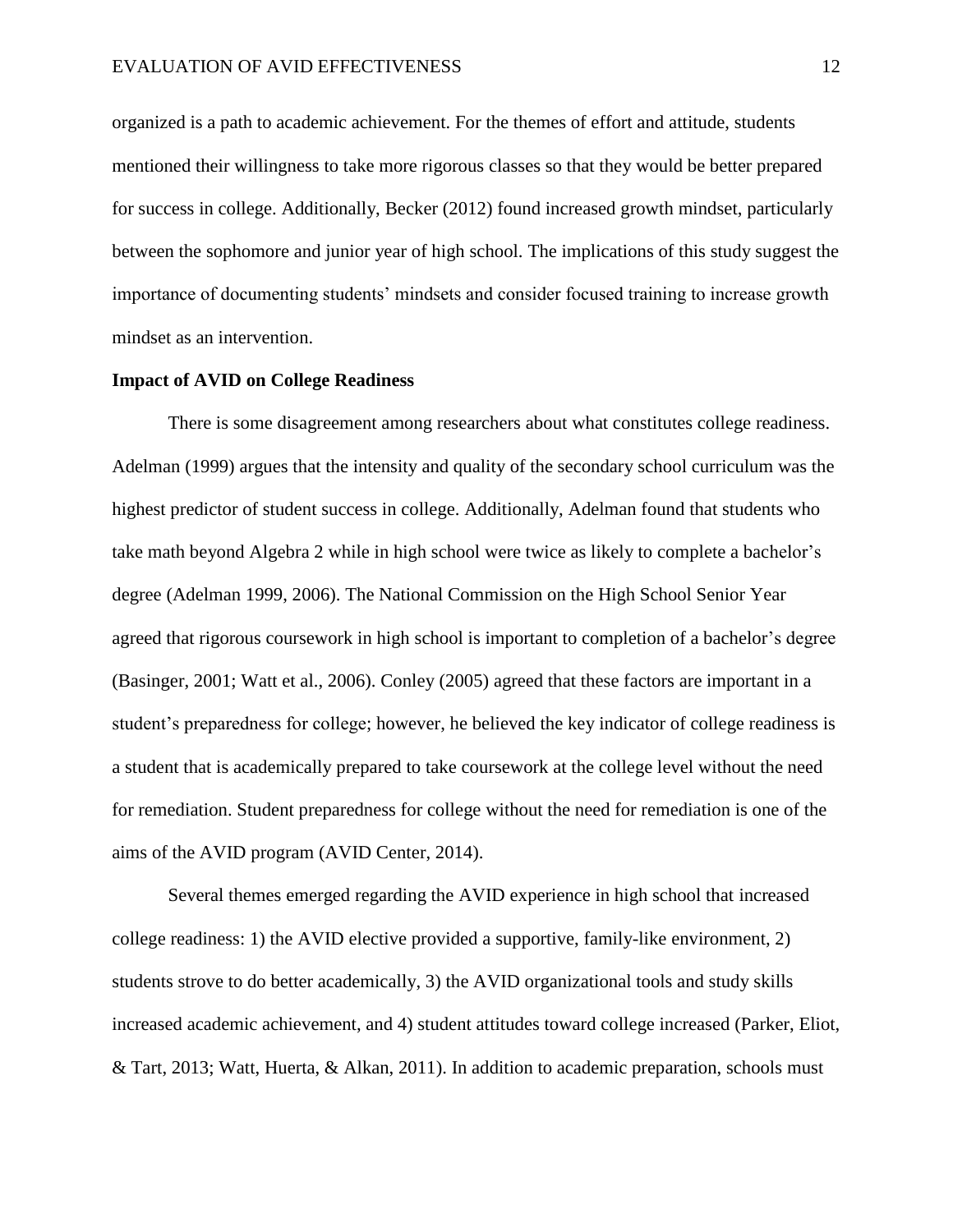support students' college aspirations by providing students with information on the steps needed to apply for college and financial aid. Students in the AVID elective receive support in the college enrollment and financial aid process (Watt et al., 2011). It appears that the longer a student was engaged in AVID, the more prepared they were for college (Huerta et al., 2013).

## **Impact of AVID on College Success**

Once in college, AVID students may fare better than their non-AVID peers. It appears that AVID students persist into their second year of college at similar rates to those of their peers (Watt et al., 2011). This finding is significant, as AVID students are primarily underrepresented students of color and low socio-economic status, thus indicating that AVID is achieving its aim to close achievement gaps (AVID Secondary Students' College Enrollment and Persistence). In a study of 36 AVID students attending college (Watt et al., 2011), 92% of the students (or 33 students) returned for a second year of college. Of those 33 students, 80% (or 26 students) had a grade point average of 2.0 or higher and 28% did not enroll in remedial classes. Overall, 22%, or 8 students, met all three criteria for college success set forth by Conley (2005). Notably, 35 of the 36 students only needed remediation in the area of math with 18 of the 36 needing a single remedial math course. Findings from Watt et al. (2011) indicate that the significant predictors of college success were meeting the state assessment and earning college credit while in high school.It should be noted that this is a very small sample size, so caution should be taken in generalization of the findings.

It also appears that AVID graduates continued to utilize the skills they learned while in high school during college (Mendiola, Watt, & Huerta, 2010; Watt et al., 2011). In two different studies, students mentioned Cornell Notes as study strategies used once they enrolled in college (Mendiola et al., 2010; Watt et al., 2011). Specifically, Mendiola et al. (2010) found that 54% of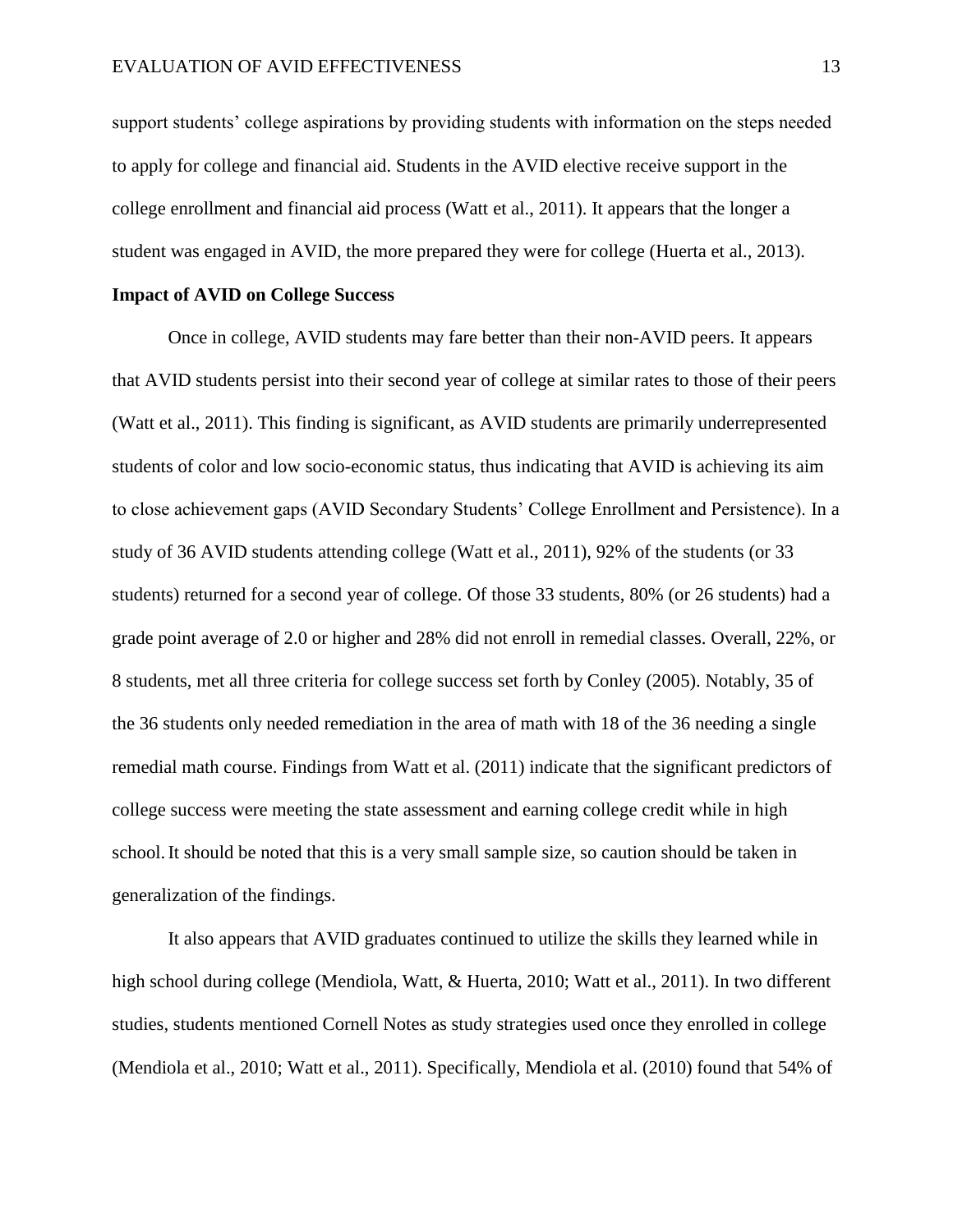students studied reported using Cornell Notes, 69% attended tutoring sessions regularly, 58% used collaborative group work in their studies, 69% used time management strategies learned, and 85% used components of an AVID binder to keep organized.

## **Summary**

Although it is clear that much research supports the use of AVID, most of the research has been non-experimental in nature, did not utilize comparison groups, and had small sample sizes. It is strongly recommended that a program evaluation plan be in place for measuring the local impacts of AVID.

### **Program Evaluation Plan**

There are a few options for AVID program evaluation in PPS schools, particularly with schools that are not considered AVID-sponsored schools and are not participating in the larger evaluation. The plan and timeline for non-sponsored schools can follow closely to that of the official AVID evaluation plan. Options for an evaluation plan can vary depending on budget, time, and other constraints.

## **Teacher, Student, and Administrator Surveys**

One low budget option would be to implement a series of surveys that would be completed by teachers, students, and administrators. The surveys would closely mirror those developed by the outside evaluators. Data would be collected immediately, or at baseline (i.e., prior to implementation of AVID), and then annually in the following spring . Sample questions for each group are as follows, all potentially using a five to seven point scale (i.e., strongly disagree to strongly agree).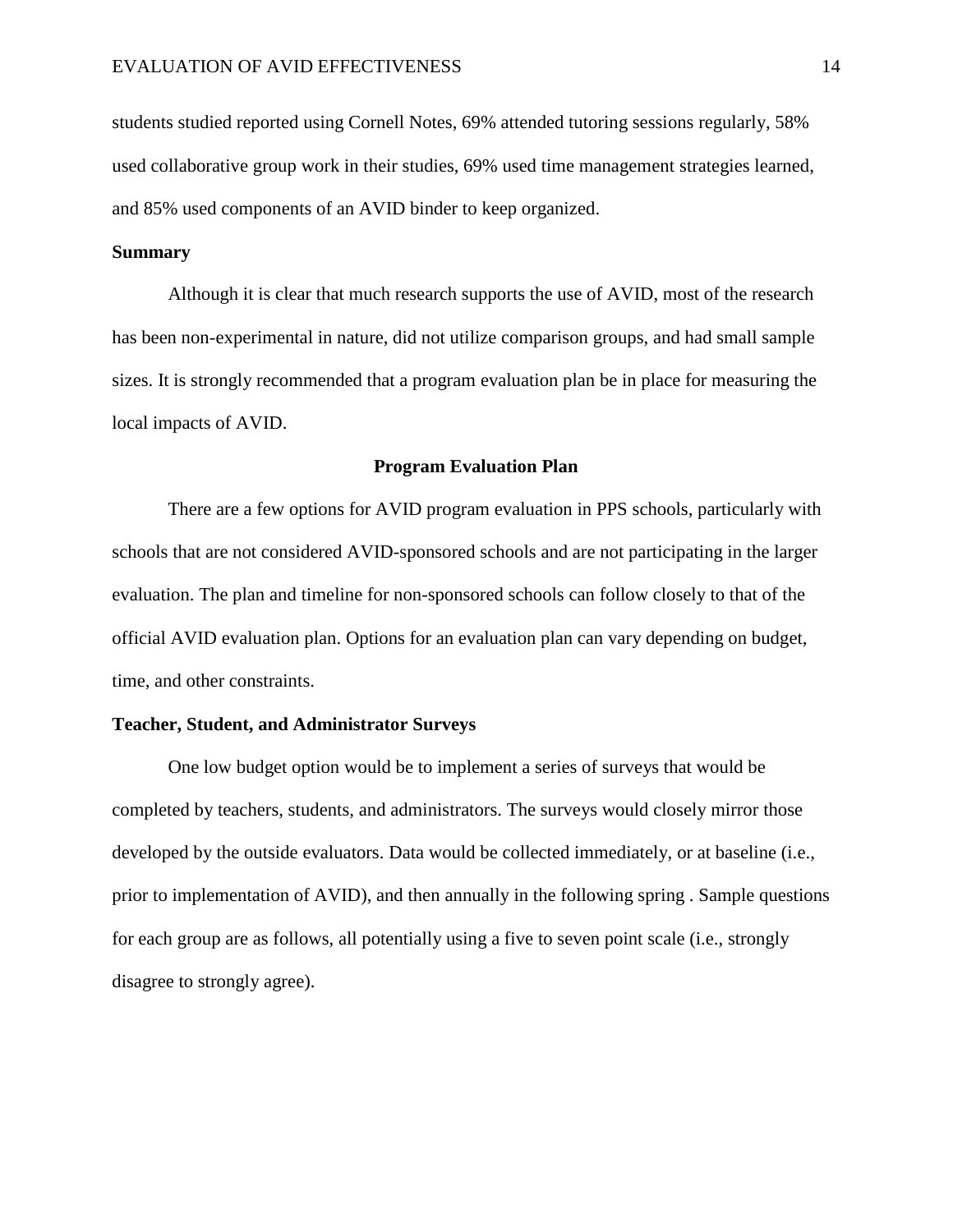## **Potential survey items for teachers.**

- 1. This school has clearly defined specific standards for what constitutes college and career readiness for students.
- 2. There is a cultural belief among teachers and staff that the role of school is to prepare students for life beyond high school.
- 3. Part of my job is to teach the skills necessary to be successful at college and careers.

**Potential survey items for students.** Students can be asked questions from a variety of topics. For example, open-ended questions may focus on specific AVID strategies they may use in the classroom, attitudes about higher education, self-efficacy or growth mindset, and attitudes about school in general. Additional "agree / disagree" questions might include:

- 1. I use a three-ring binder for my class work.
- 2. I keep my three-ring binder for my class work orderly.
- 3. I use and/or take notes chunked into three categories/columns of questions, facts, and steps.
- 4. How important to your future is getting an education beyond high school?
- 5. If I try hard, I believe I can do my schoolwork well.
- 6. Learning at school is important.

## **Potential survey items for administrators.**

- 1. My students are taking an active responsibility for their own learning. Responsibility may be expressed by a willingness to advocate for their academic needs, taking rigorous/advanced classes, and/or aspiring for a higher degree.
- 2. I talk with students about college.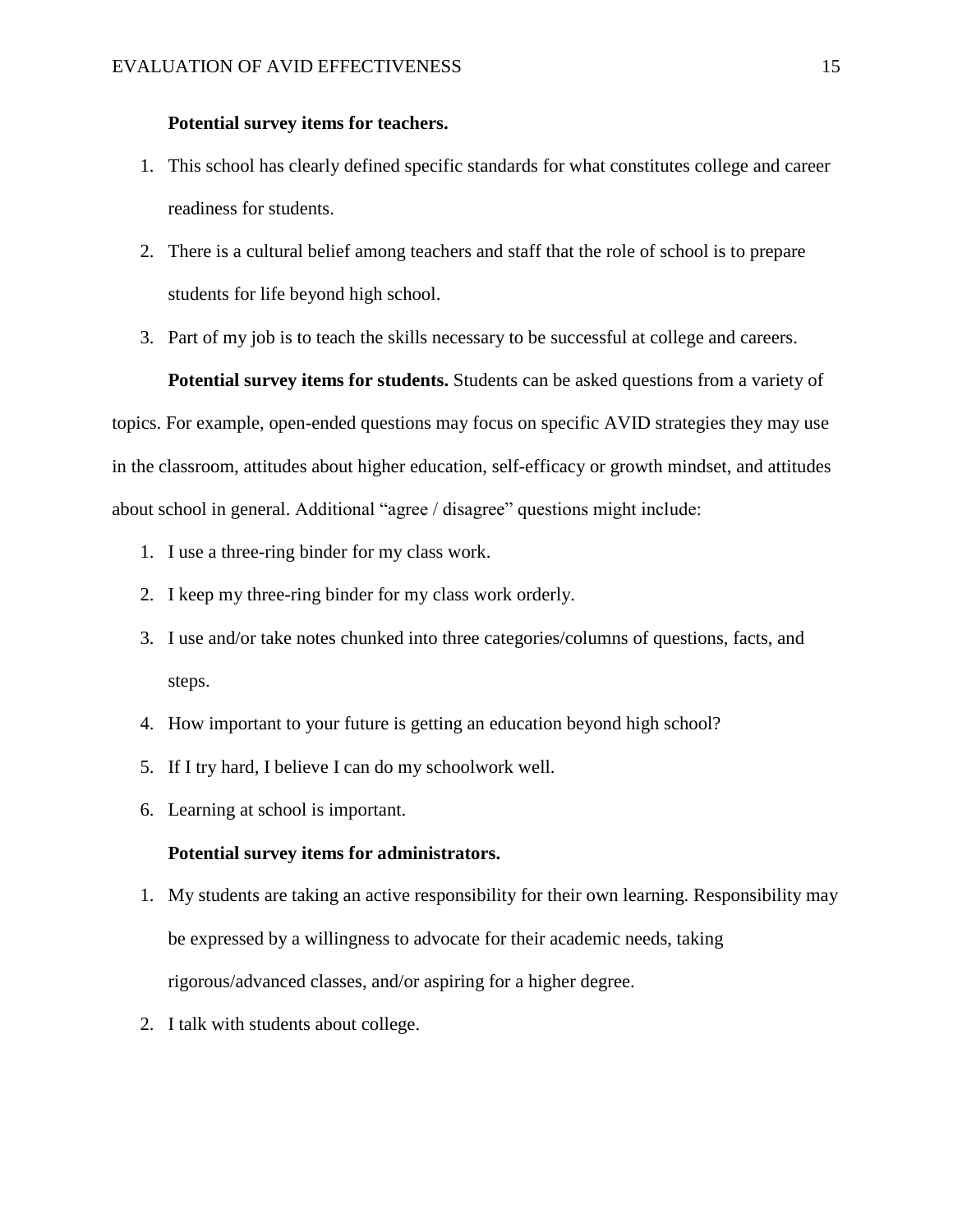3. Based on your observations and opinion, about what percentage of the students in your school do you think will attend college?

#### **Teacher, Student, and Administrator Interviews**

For schools with more time and larger budgets, an evaluation plan could include teacher, student and administrator surveys as well as focus group or individual interviews. The benefits of conducting interviews in addition to surveys would be a more in-depth, accurate picture of the impact of AVID. Some sample interview questions for administrators and teachers are listed below.

- 1. What are some particular strengths reflected in your evidence of any of the 11 AVID Essentials at your school?
- 2. What aspects of the 11 AVID Essentials have room for growth? How might you address these in your site plan?
- 3. What evidence demonstrates that the school is committed to full implementation of AVID?
- 4. Is there evidence that the use of AVID is promoting student higher-level inquiry? Why or Why not?
- 5. Is there evidence that the use of AVID is promoting student collaboration? Why or Why not?
- 6. Is there evidence that the use of AVID is promoting student critical thinking? Why or Why not?
- 7. Are there a sufficient number of tutors available during the AVID elective class to effectively facilitate student access to rigorous curriculum?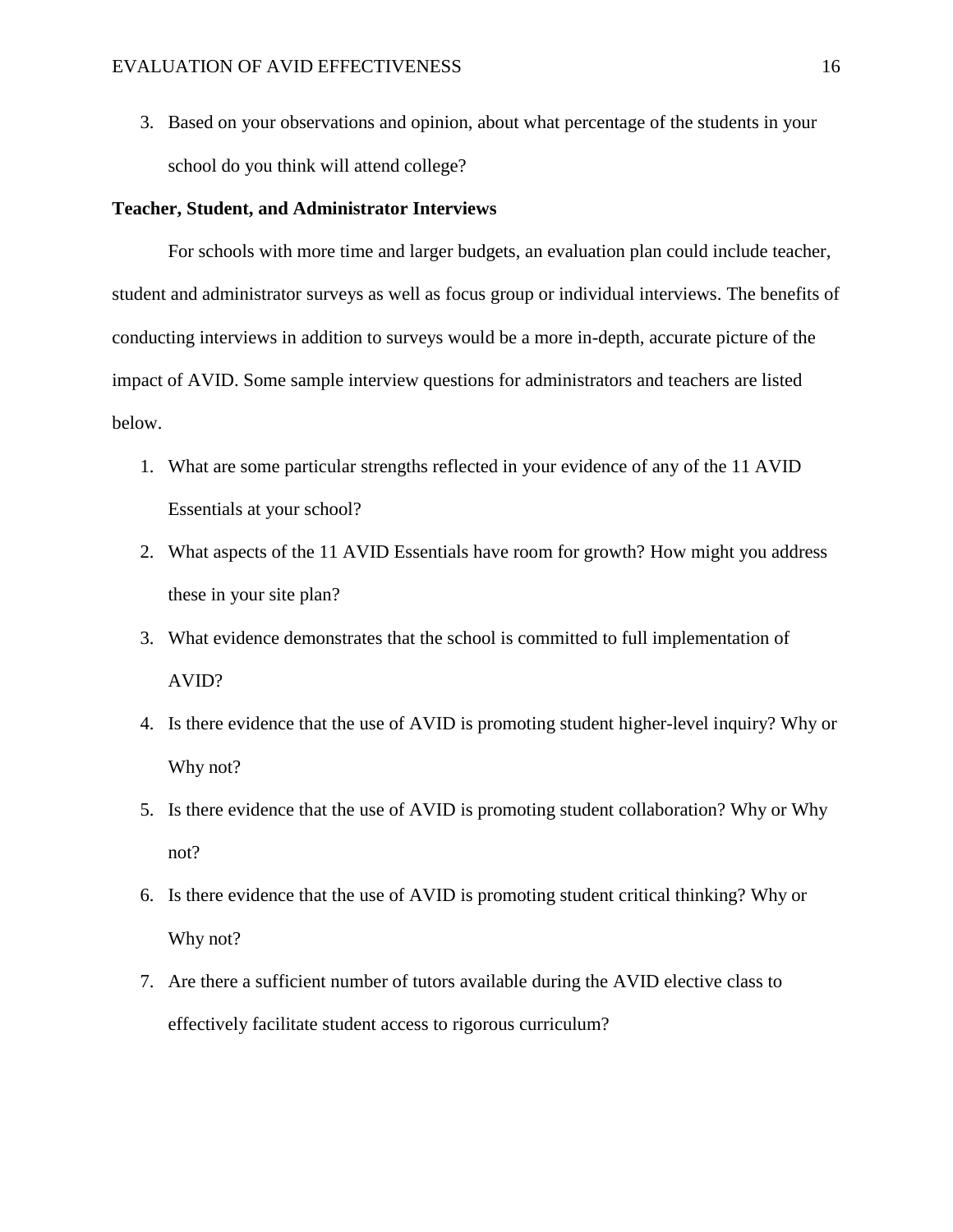## **Fidelity of Implementation of AVID**

It is imperative that the degree of the fidelity of implementation of AVID be measured as part of any evaluation plan. One potential method of measurement is the Certification Self-Study (CSS), which are data already collected by certified AVID sites.

In a wide-scale study to determine the level of reliability and validity of the Certification Self Study (CSS), researchers found the tool to be a good measure of fidelity of implementation. The exception to this is in AVID Essential 4, academic rigor, in which juniors and seniors may have already completed at least one AP, IB, or dual credit college course. Also, 100% of students may already be involved in rigorous courses (AVID Center, 2014) at the time of application to the middle school level (Johnston et al., 2010). Both of these items had low-level correlations and did not meet criteria for internal consistency. The primary reason for this is that both indicators could measure student outcomes as a result of AVID implementation as opposed to assessing fidelity of implementation. At the high school level, barriers to students taking college entrance exams, such as fees, could affect an accurate measure of the academic rigor essential (Johnston et al., 2010).

Because the CSS is completed as part of the AVID certification process, there is some concern that completely accurate fidelity of implementation data cannot be collected from this tool alone. Although some researchers have discovered that, through proper implementation of AVID, students who are underachieving, economically disadvantaged, and/or ethnic minority can succeed in a rigorous curriculum; they have also discovered that the implementation of AVID varies substantially among the programs, despite demographic commonalities and a consistent vision (Watt et al., 2002). Some researchers (e.g., Guthrie & Guthrie, 2002b; Watt, Huerta, & Alkan, 2012; Watt, et al., 2003) have investigated fidelity of implementation using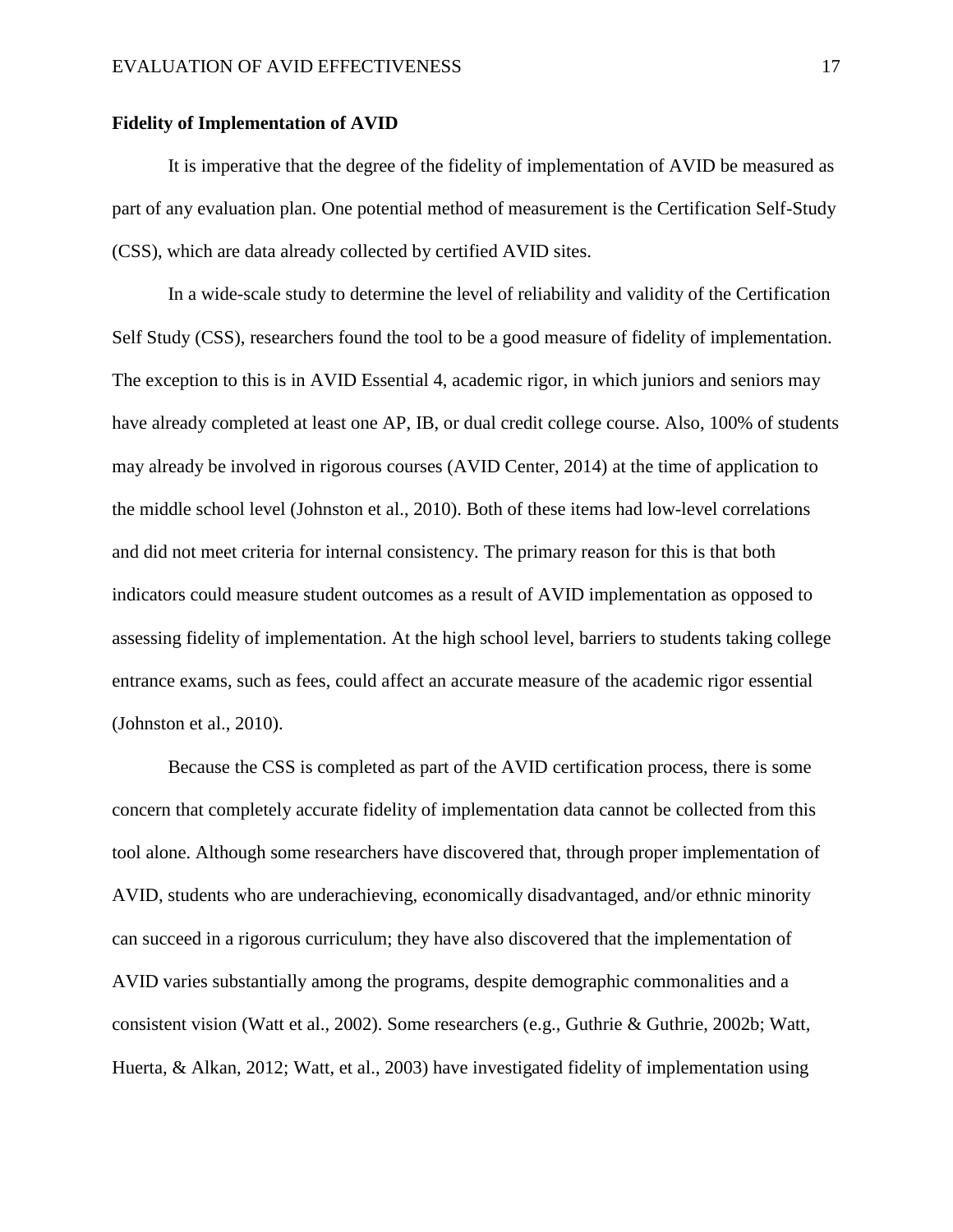focus group interviews, structured one-on-one interviews, and observations. Varying components of implementation appear to include enrollment and rigor of coursework, student schedules, principal involvement, non-AVID teacher involvement, student enrollment, professional development, course labels, and school-wide policy among others. It is therefore recommended that, in addition to investigating the CSS results, interviews be conducted with administrators in teachers to better understand the fidelity of implementation of AVID at each school site.

# **Data Analysis: Achievement**

To investigate how the implementation of AVID impacts student achievement, several data analyses can be conducted. First, achievement change over time should be examined, using baseline (i.e., before implementation of AVID) and following both individual student scores and school scores as a whole over time. OAKS scores could be used for schools that have been using AVID since prior to the 2014-15 school year. Smarter Balanced scores can be used moving forward. These scores must be used cautiously, however, as it is expected that a sharp increase in Smarter Balanced scores will occur for all students as teachers, schools, and students gain familiarity with it. DIBELS scores can also be used, especially for investigating the effects of AVID for elementary schools. Further, GPA, attendance, graduation rates, and rigorous course enrollment can also be examined. Comparison schools will be chosen carefully to mirror the demographics of the AVID schools when possible, and schools will also be compared to themselves before implementation. Data should be disaggregated by SES, gender, and ethnicity. A demographic analysis at middle and high schools can also investigate who is participating in AVID and how these individuals meet or do not meet AVID's requirements.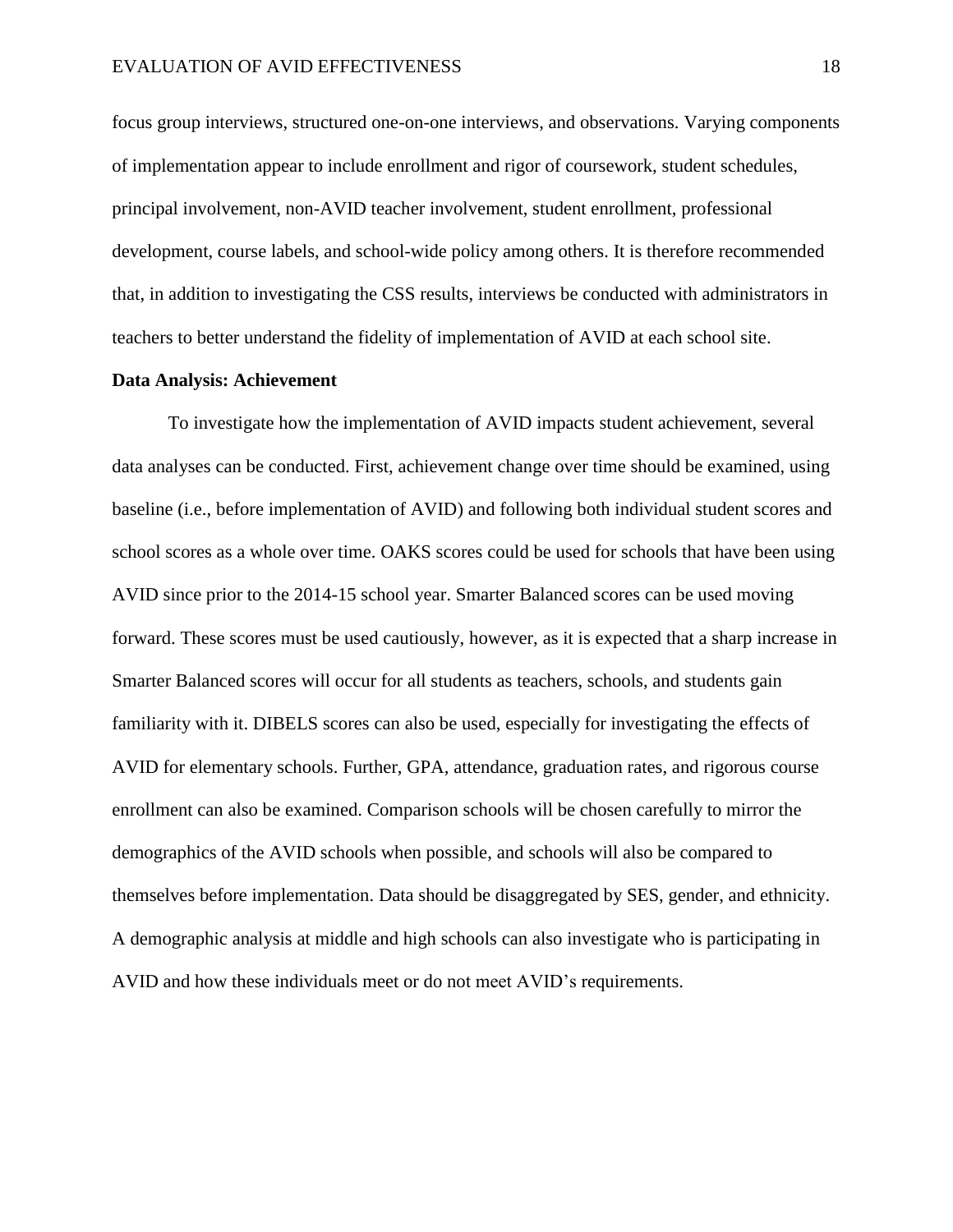# **Conclusion**

 Overall, research supports the benefits of implementing an AVID program with fidelity, especially in regards to improved student achievement and college readiness. It is important, however, that any new implementation measure the local impacts of that new program. It appears that this is already occurring in many of the sponsored schools; the key is now paralleling that work in the non-sponsored schools to provide a larger picture of the impact of AVID in PPS.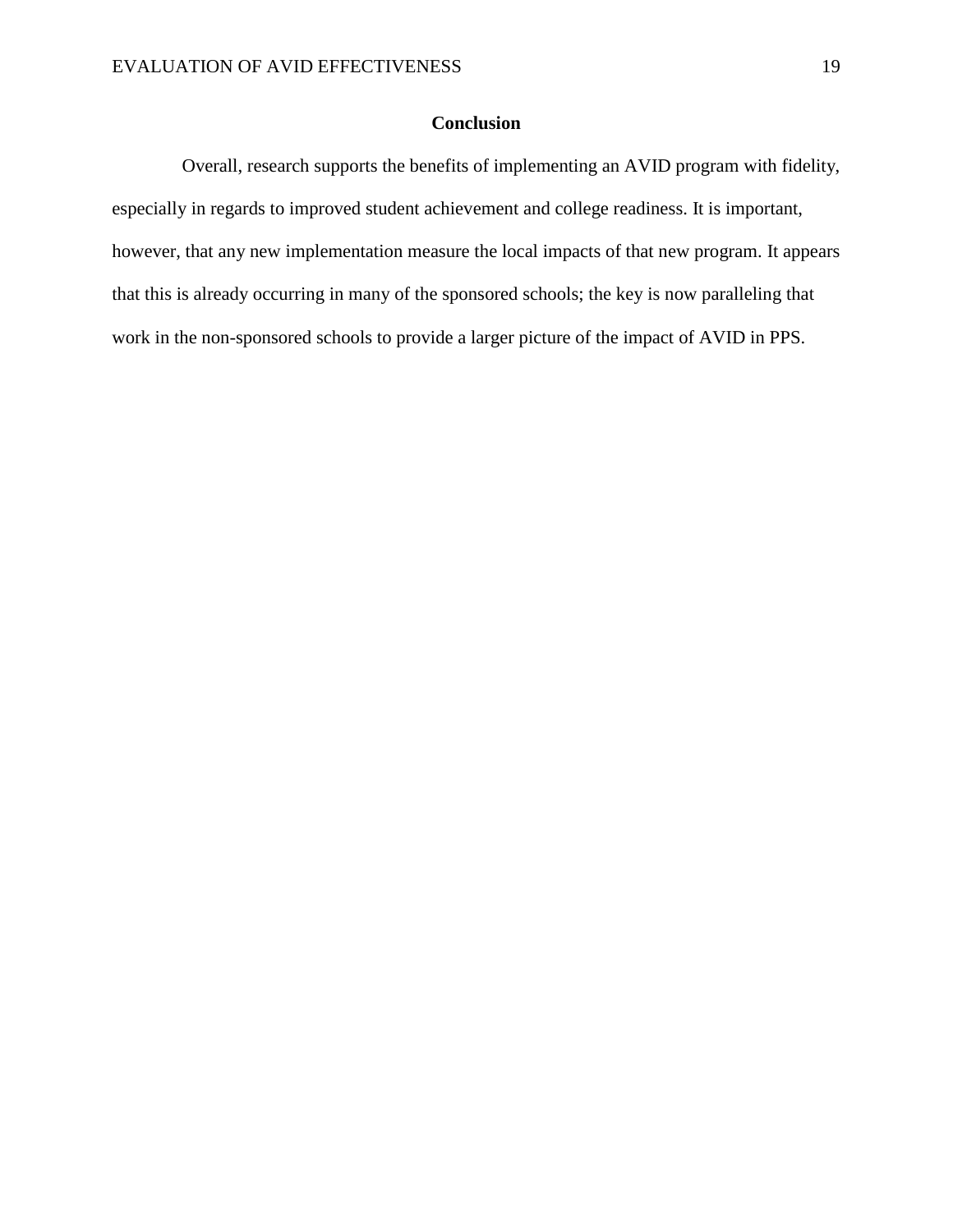#### References

- "AVID's History." *AVID*. AVID Center, 2014. Web. 2 Aug. 2015. <http://www.avid.org /history.ashx>.
- AVID secondary students' college enrollment and persistence: What equity gaps? Unpublished manuscript.
- Adelman, C. (1999). Answers in the tool box : Academic intensity, attendance patterns, and bachelor's degree attainment. Washington, DC: U.S. Dept. of Education, Office of Educational Research and Improvement; Jessup, Md. : Distributed by Education Publications Center, U.S. Dept. of Education.
- Adelman, C. (2006). The toolbox revisited: Paths to degree completion from high school through college. US Department of Education.
- Basinger, J. (2001). A call to improve school's senior year. National Commission on the High School Senior Year. The Chronicle of Higher Education, *47*(21).
- Becker, J. D. (2012). AVID students' perceptions of intelligence: A mixed methods study. ProQuest LLC.
- Conley, D. T. (2005). College knowledge : What it really takes for students to succeed and what we can do to get them ready (1st ed. ed.). San Francisco: Jossey-Bass.
- Datnow, A., Mehan, Hugh, & Hubbard. (1998). *Educational reform implementation : A coconstructed process* (Research report (Center for Research on Education, Diversity & Excellence) ; no. 5). Santa Cruz, Calif.: Center for Research on Education, Diversity & Excellence.
- Guthrie, L., & Guthrie, G. (2002b). *The magnificent eight: AVID best practices study.* Burlingame, CA: Center for Research, Evaluation, and Training in Education (CREATE).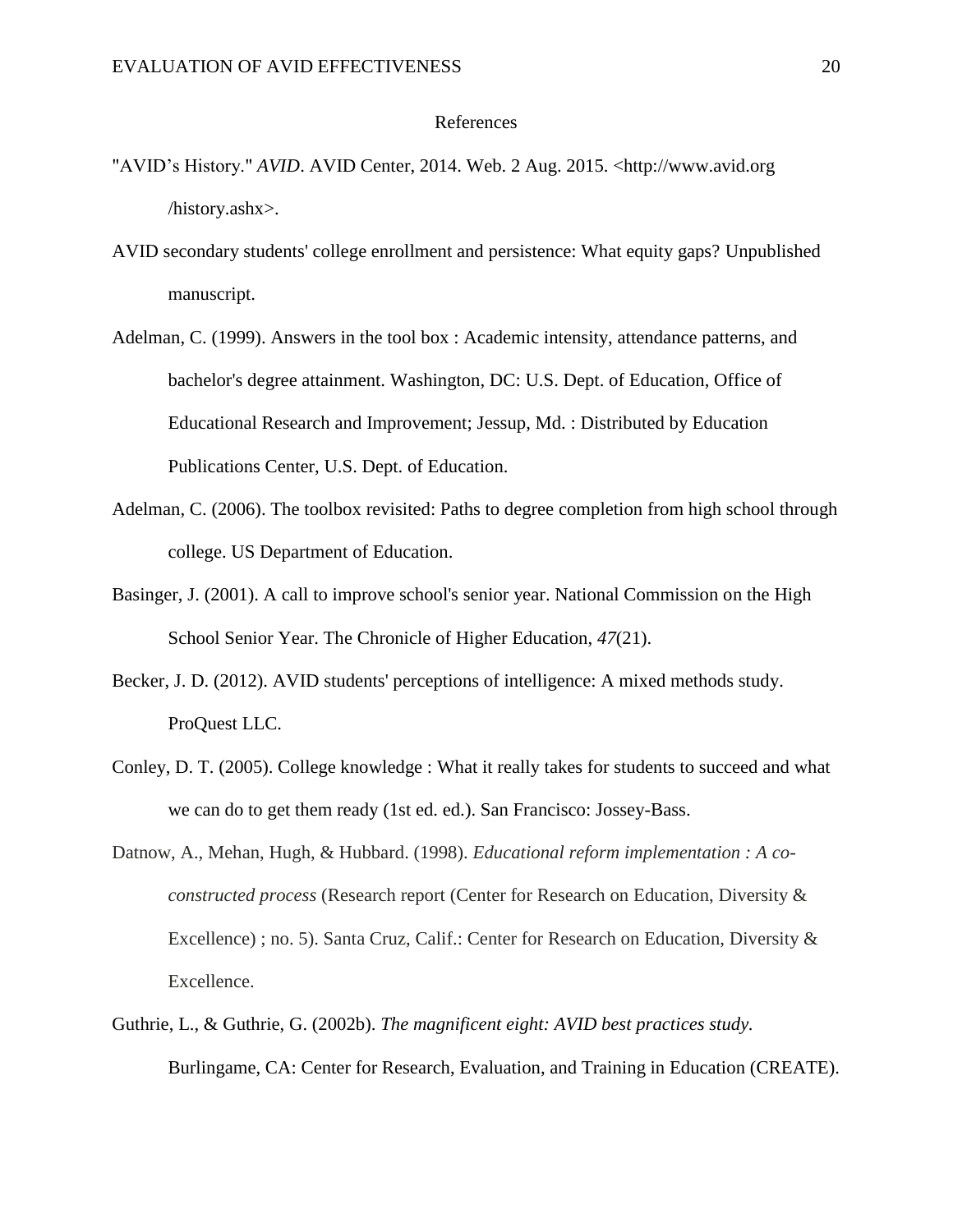- Guthrie, L. F., & Guthrie, G. P. (1988). *Minority retention and achievement: Evaluation of the California State University Summer Bridge and Intensive Learning Experience programs*. Final Report. San Francisco: Far West Laboratory for Educational Research and Development.
- Hodges, C. D. (2013). Advancement via individual determination: A model for equity in secondary mathematics. Proquest LLC.
- Hubbard, L., & Mehan, H. (1999). Race and reform: Educational "niche picking" in a hostile environment. The Journal of Negro Education, *68*(2), 213-226.
- Hubbard, L., & Mehan, H. (1999). Scaling up an untracking program: A co-constructed process. Journal of Education for Students Placed at Risk, *4*(1), 83-100.
- Huerta, J. J., Watt, K. M., & Butcher, J. T. (2013). Examining advancement via individual determination (AVID) and its impact on middle school rigor and student preparedness. American Secondary Education, *41*(2), 24.
- Johnston, D.A., Nickel, P., Popp, J., Marcus, M. (2010). Validation of the AVID certification self study (CSS): A measure of AVID secondary program implementation fidelity. Unpublished manuscript. Retrieved from www.avid.org/dl/res\_research/research\_ validationoftheavidcss.pdf.
- Lifvendahl, S. (2007). Pursuing rigor at the middle level. Principal Leadership, *8(1),* 30-33.
- Mehan, H., Villanueva, I., Hubbard, L., & Lintz, A. (1996). *Constructing school success: The consequences of untracking low-achieving students*. Cambridge, England: Cambridge University Press.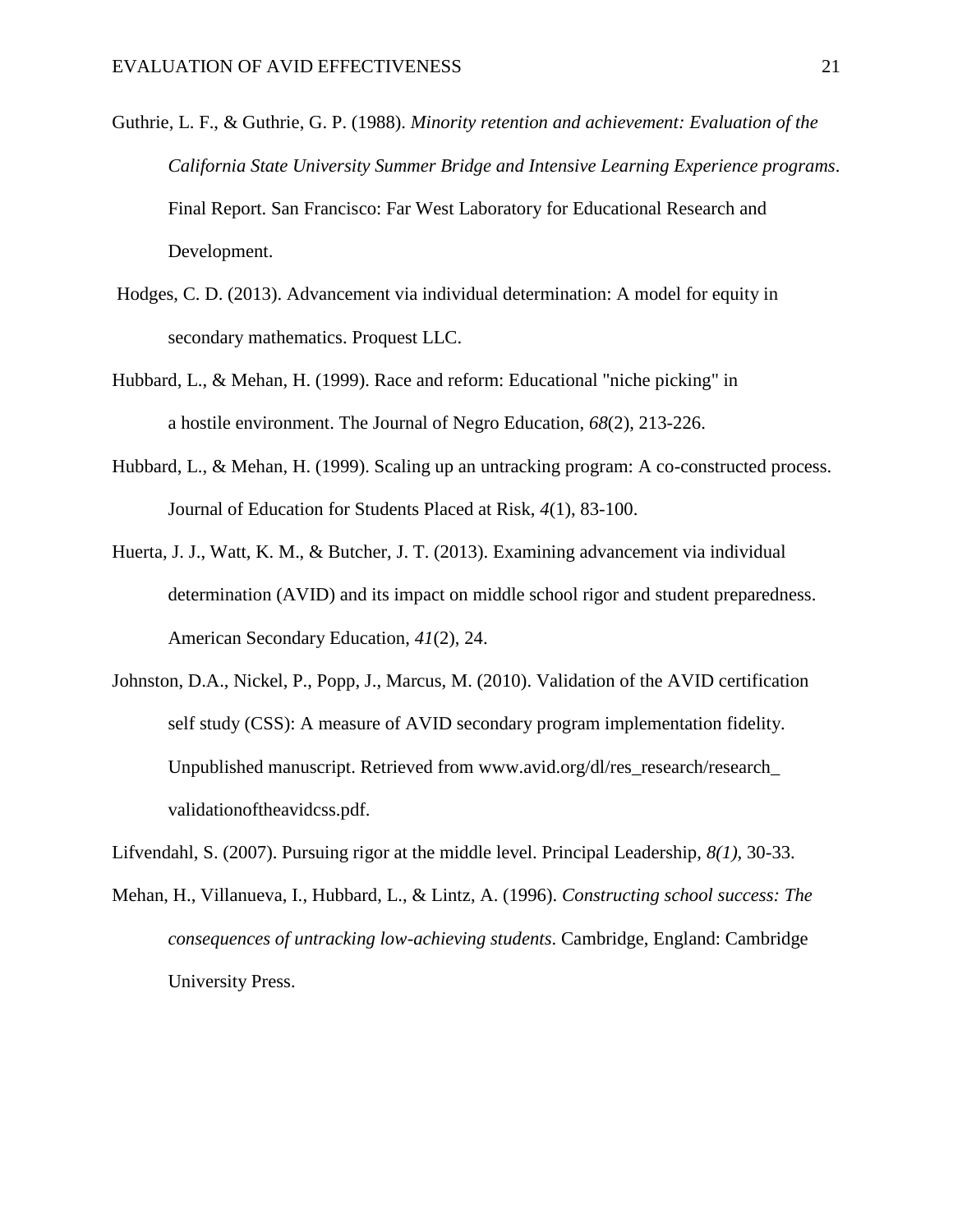- Mendiola, I. D., Watt, K. M., & Huerta, J. (2010). The impact of advancement via individual determination (AVID) on Mexican American students enrolled in a 4-year university. Journal of Hispanic Higher Education, *9*(3), 209-220.
- Mills, S. J., Huerta, J. J., Watt, K. M., & Martinez, J. (2014). AVID teacher leadership: Administrator and teacher perceptions of leadership attributes. Journal of School Leadership, *24*(1), 146-163.
- Monachino, K. S. (2012). A study of the advancement via individual determination (AVID) program and student self-efficacy and academic achievement: An exploration with middle and high school students. Proquest LLC.
- Oakes , J., Wells, A. S., Jones, M., & Datnow, A. (1997). Detracking: The social construction of ability, cultural politics, and resistance to reform. Teachers College Record, *98*, 482-510.
- Pagano, P. G. (2009). Perceptions of California middle school AVID and non-AVID teachers regarding their partnership and AVID program implementation. Proquest LLC.
- Parker, M. A., Eliot, J., & Tart, M. (2013). An exploratory study of the influence of the advancement via individual determination (AVID) program on African American young men in southeastern North Carolina. Journal of Education for Students Placed at Risk, *18*(2), 153-167.
- Peak, D. J. (2010). A correlational study of the advancement via individual determination (AVID) program with middle school student achievement in mathematics. Proquest LLC.
- Slavin, R., & Calderón, Margarita. (2001). *Effective programs for Latino students*. Mahwah, N.J.: L. Erlbaum Associates.
- Swanson, M. C., Marcus, M., & Elliott, J. (2000). Rigor with support: Lessons from AVID. Leadership, *30*(2), 26-27.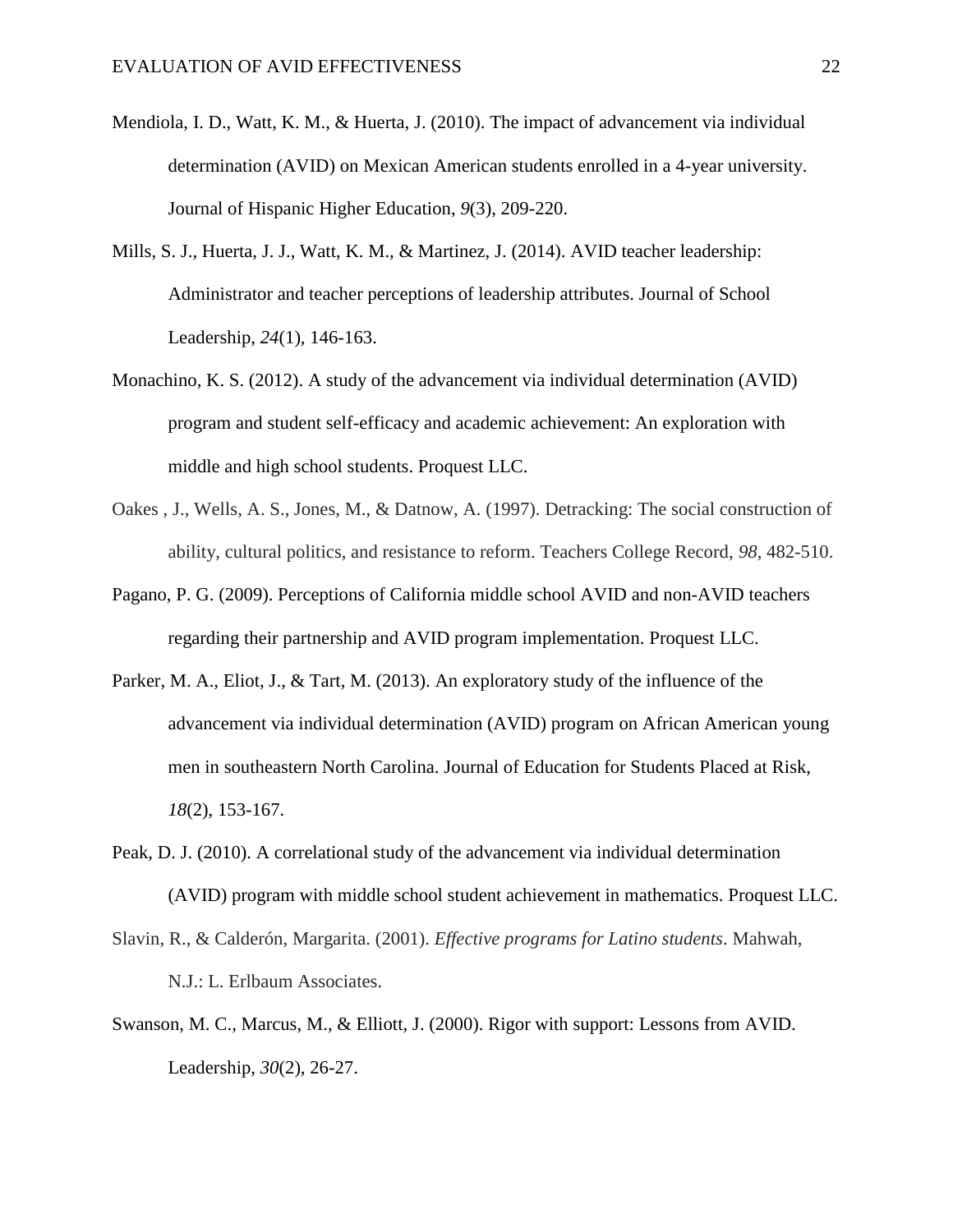- Tierney, W., What Works Clearinghouse, Institute of Education Sciences, & National Center for Education Evaluation Regional Assistance. (2009). *Helping students navigate the path to college : What high schools can do* (IES practice guide). Washington, DC: National Center for Education Evaluation and Regional Assistance, Institute of Education Sciences, U.S. Dept. of Education.
- Valero, M. (2015, September 8). Avon Elementary prepped to offer AVID program. *Highlands Today (FL)*.
- Watt, K.M., Huerta, J., Cossio, G. (2004). Leadership and AVID implementation levels in four south Texas border schools. Catalyst for Change, *33*(2), 10.
- Watt, K. M., Huerta, J. J., & Alkan, E. (2011). Identifying predictors of college success through an examination of AVID graduates' college preparatory achievements. Journal of Hispanic Higher Education, *10*(2), 120-133.
- Watt, K. M., Huerta, J., & Lozano, A. (2007). A comparison study of AVID and GEAR UP 10th-grade students in two high schools in the Rio Grande valley of Texas. Journal of Education for Students Placed at Risk, *12*(2), 185-212.
- Watt, K. M., Mills, S. J., & Huerta, J. (2010). Identifying attributes of teacher leaders within the advancement via individual determination program: A survey of school principals. Journal of School Leadership, *20*(3), 352.
- Watt, K. M., Powell, C. A., Mendiola, I. D., & Cossio, G. (2006). Schoolwide impact and AVID: How have selected Texas high schools addressed the new accountability measures? Journal of Education for Students Placed at Risk, *11*(1), 57-73.